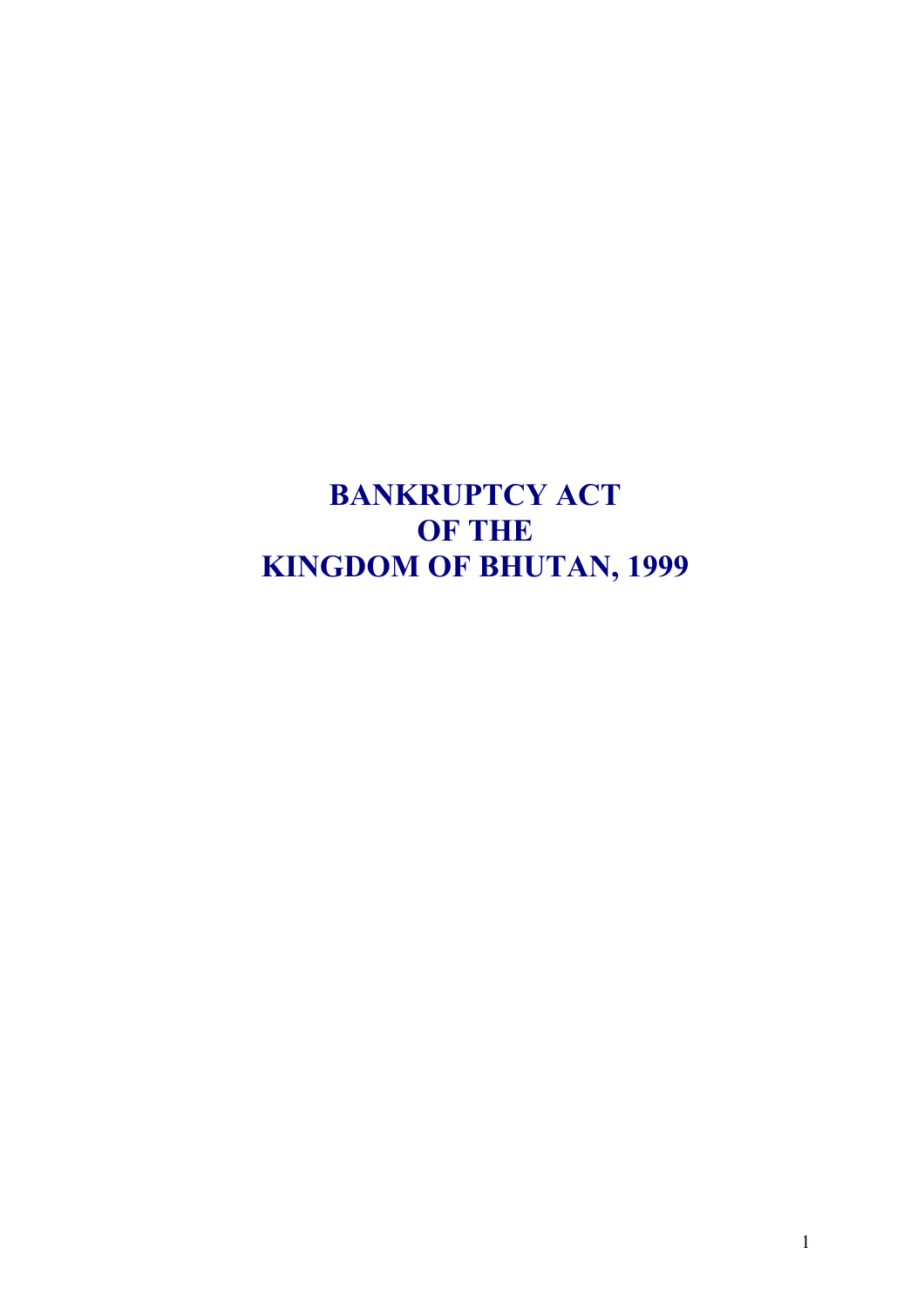# <span id="page-1-0"></span>**[THE BANKRUPTCY ACT OF THE KINGDOM OF BHUTAN, 1999](#page-3-0)**

| L'AVIT VI CONTENTS                            |  |
|-----------------------------------------------|--|
|                                               |  |
|                                               |  |
|                                               |  |
|                                               |  |
|                                               |  |
|                                               |  |
| PART II JURISDICTION AND POWERS OF THE COURT3 |  |
|                                               |  |
|                                               |  |
|                                               |  |
|                                               |  |
|                                               |  |
|                                               |  |
|                                               |  |
|                                               |  |
|                                               |  |
|                                               |  |
|                                               |  |
|                                               |  |
|                                               |  |
|                                               |  |
|                                               |  |
|                                               |  |
|                                               |  |
|                                               |  |
|                                               |  |
|                                               |  |
|                                               |  |
|                                               |  |
|                                               |  |
|                                               |  |
|                                               |  |
|                                               |  |
| <b>Stay of Pending Proceeding</b>             |  |
|                                               |  |
|                                               |  |
|                                               |  |
|                                               |  |
|                                               |  |
|                                               |  |
|                                               |  |
|                                               |  |
|                                               |  |
|                                               |  |
|                                               |  |
|                                               |  |
|                                               |  |
|                                               |  |

# **Table of Contents**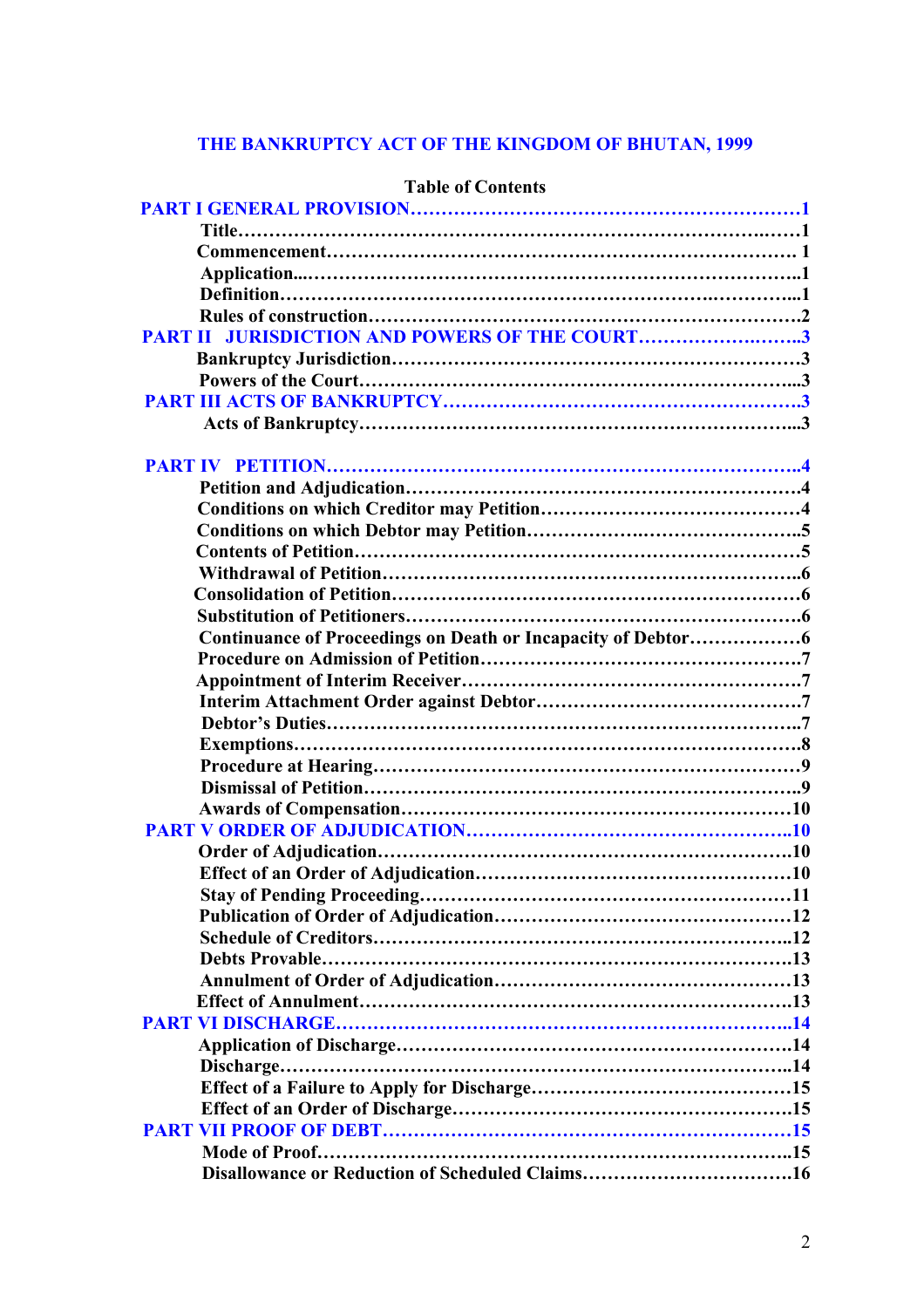<span id="page-2-0"></span>

| <b>PART VIII EFFECT OF BANKRUPTCY ON PRIOR TRANSACTION17</b>          |  |
|-----------------------------------------------------------------------|--|
| Restriction on the Rights of Creditors under Execution17              |  |
|                                                                       |  |
|                                                                       |  |
| Person by whom Petition for Annulment may be made18                   |  |
|                                                                       |  |
|                                                                       |  |
|                                                                       |  |
| Powers of the Court where no Receiver is appointed20                  |  |
|                                                                       |  |
|                                                                       |  |
|                                                                       |  |
|                                                                       |  |
|                                                                       |  |
| Right of Creditor who has not Proved before declaration of Dividend22 |  |
|                                                                       |  |
|                                                                       |  |
|                                                                       |  |
|                                                                       |  |
|                                                                       |  |
|                                                                       |  |
|                                                                       |  |
| <b>PART XI COMPOSITION AND SCHEME OF ARRANGEMENT24</b>                |  |
|                                                                       |  |
| Order on Approval of Proposed Composition or Arrangement25            |  |
| Order on Rejection of Proposed Composition or Arrangement26           |  |
|                                                                       |  |
|                                                                       |  |
|                                                                       |  |
| Criminal Liability After Discharge or Composition27                   |  |
|                                                                       |  |
|                                                                       |  |
|                                                                       |  |
|                                                                       |  |
|                                                                       |  |
|                                                                       |  |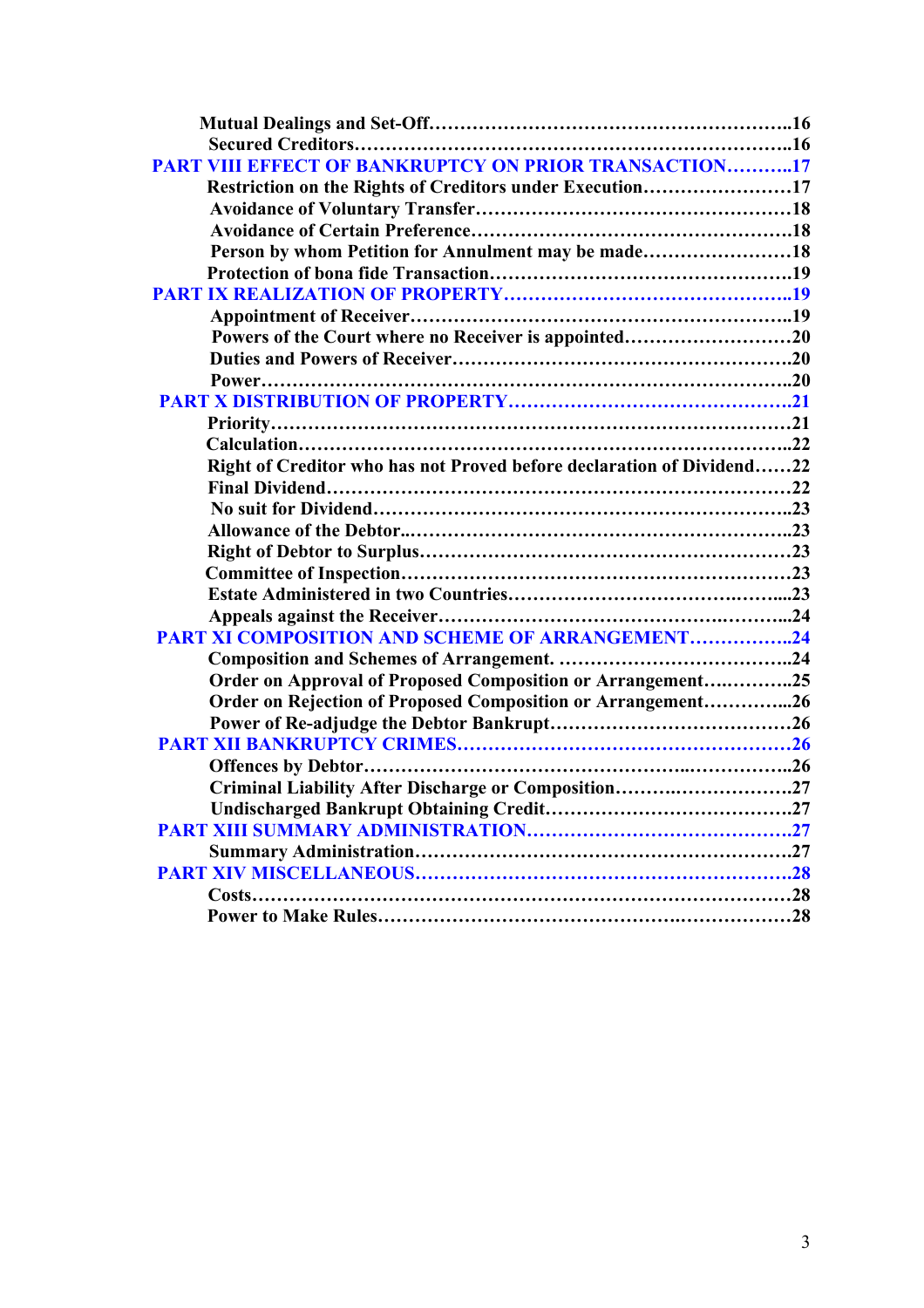### <span id="page-3-0"></span>**[THE BANKRUPTCY ACT OF THE KINGDOM OF BHUTAN, 1999](#page-0-0)**

### **[PART I GENERAL PROVISIONS](#page-1-0)**

#### **Title**

1. This act may be cited as the Bankruptcy Act of the Kingdom of Bhutan, 1999.

#### **Commencement**

2. This Act shall come into effect from the  $14<sup>th</sup>$  day of the 6<sup>th</sup> month of Female Earth Year of the Bhutanese Calendar corresponding to July 27,1999.

#### **Application**

3. This Act shall extend to the whole of the kingdom of Bhutan and applies to every person organized, doing business, having property, or domiciled in Bhutan.

#### **Definition**

- 4. In this Act, unless the context indicates otherwise:
	- (1) "arrangement" means a plan of a debtor for the settlement or satisfaction of, or extension of time for, the payment of his debt.
	- (2) "bankruptcy" means a debtor who has committed an act of bankruptcy under this Act and is liable to be proceeded against his creditors therefore, or whose circumstances are such that he is entitled, on his voluntary petition, to the benefit of this Act.
	- (3) "claim" means right to payment, whether or not such right is reduced to a judgement,liquidate unliquidate, fixed, continent, matured, immature, disputed, undisputed, secured or unsecured.
	- (4) "collateral" means a property that is subject to a security interest.
	- (5) "composition" means an agreement between a debtor and his creditors whereby the creditors accept a pro rata payment of less than the whole amount of their claims in discharge and satisfaction of the whole.
	- (6) "consideration" means a right, interested, profit or benefit accruing to one party , or some forbearance, detriment, loss or responsibility, given, undertaken, or suffered by another party as a part of a bargained for exchange.
	- (7) "court" means High Court,Dzongkhag courts and any other adjudicating body that may be established by the Royal Government of Bhutan.
	- (8) "creditor" means a person who has a claim against a debtor.
	- (9) "debt" means liability on a claim.
	- (10)"debtor" means person concerning which a case has been commenced under this Act.
	- (11)"incapacitated" means state of impairment by reasons of mental illness, mental deficiency, physical illness or disability, advanced age, chronic use of drugs, chronic intoxication, or other cause such that lacks sufficient understanding, power or ability to make or communicate responsible decision concerning one's person or property.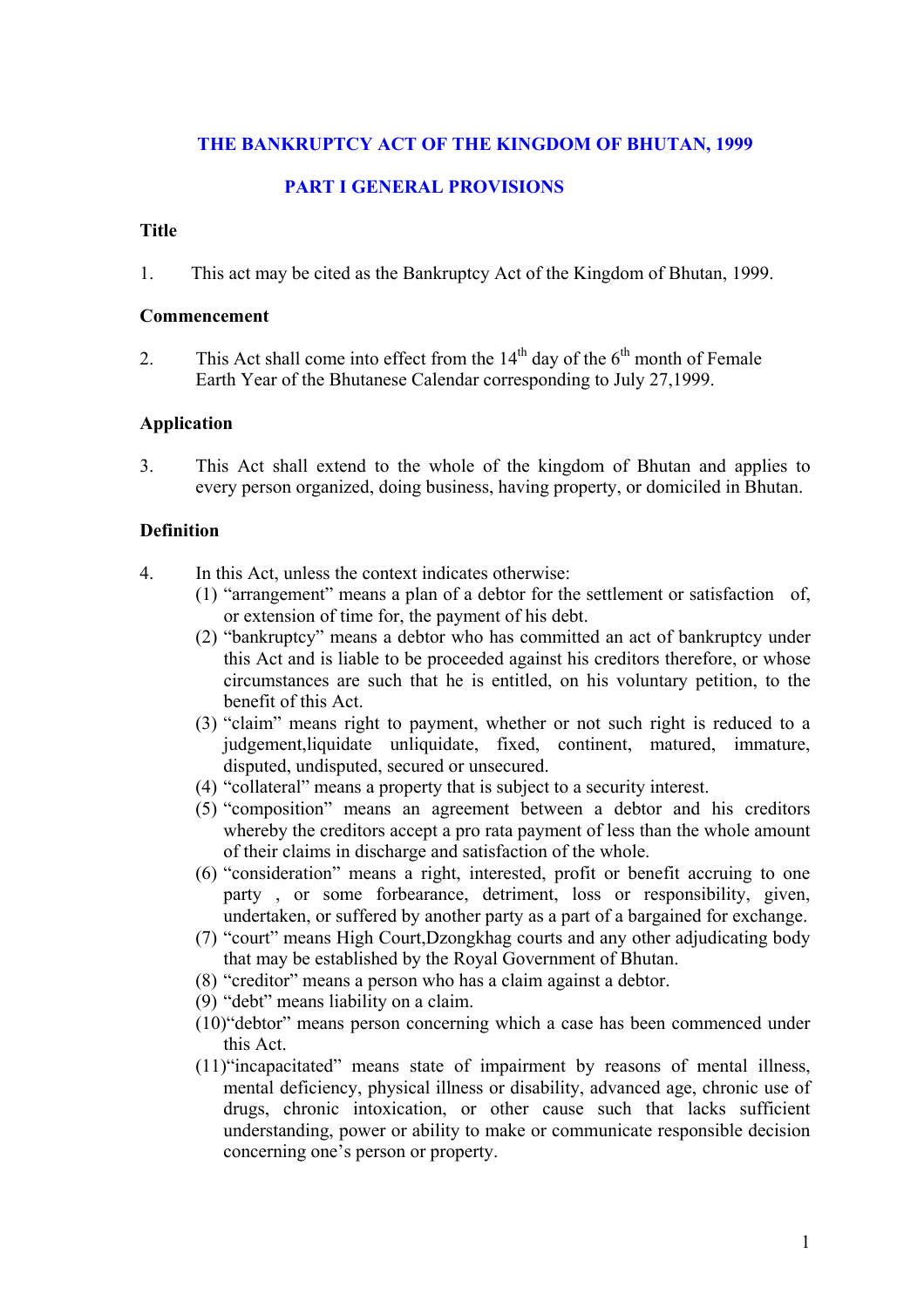- <span id="page-4-0"></span>(12)"person" includes an individual, sole proprietorship, a partnership, a company unincorporated association, Government agency, a natural person in his or her capacity as a legal representative and any body recognized as a separate legal entity.
- (13) "prescribed" means prescribed by regulations.
- (14) "property" means any movable or immovable property, including but not limited to, cash and securities, over which or the profits of which any person has a disposing power that he may exercise for his benefit.
- (15)"purchaser" means a transferee of a voluntary transfer and includes an immediate or mediate transferee of such a transferee.
- (16)"receiver" or "trustee" means a person appointed or authorized by a court of a relevant jurisdiction to take charge of the property of the debtor for the purpose of enforcing a lien against such property or for the purpose of administering such property for the benefit of the debtor's creditors.
- (17) "Regulation" means regulations made under the Act.
- (18) "secured creditor" means a person holding a perfected mortgage, charge or lien on the property of a debtor or any part thereof as a security for a debt due to such person from the debtor.
- (19) "transfer" means every mode, direct or indirect, absolute or conditional, voluntary or involuntary, of disposing of or parting with property or interest in property, including by creation of any charge upon the property.
- (20) "value" means any consideration sufficient to support a contract and includes a pre-existing debt or liability.

Words and expression used in this Act and not defined herein shall have the same meaning as those attributed to them by the court.

#### **Rules of Construction**

5. In this Act, unless the context indicates otherwise, the singular shall include the plural, and masculine shall include the feminine.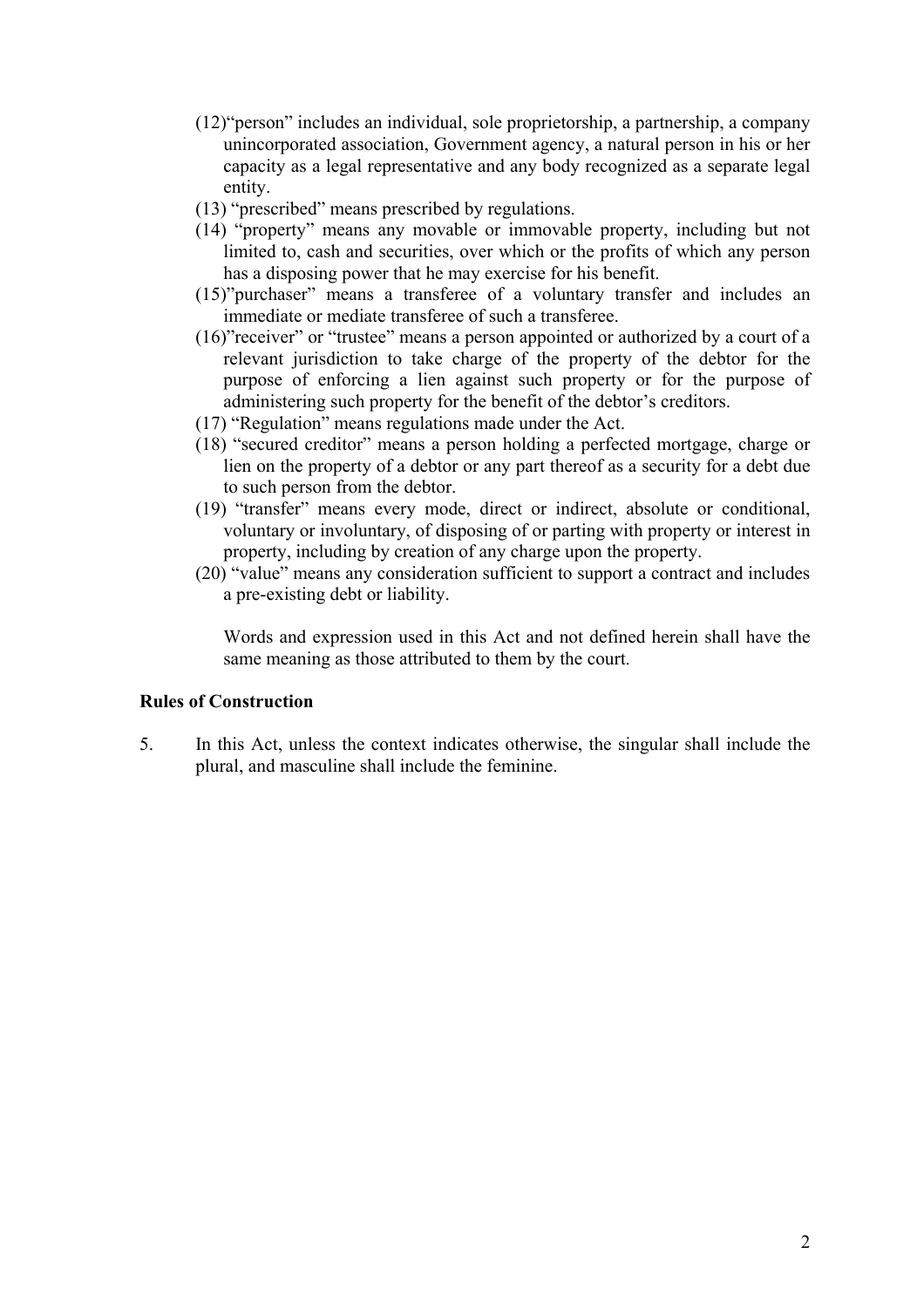# **[PART II JURISDICTION AND POWERS OF THE COURT](#page-1-0)**

### <span id="page-5-0"></span>**Bankruptcy Jurisdiction**

6. The High court and the Dzongkhag Courts shall have jurisdiction under this Act, provided that the Royal Government may invest any other court with jurisdiction in any class of cases hereunder.

### **Powers of the Court**

- 7. Subject to the provisions of this ACT, the court shall have full power to decide all question of fact or of law arising in any case of bankruptcy coming within the cognizance of the court may deem necessary or expedient to decide for the purpose of doing complete justice or of making a complete distribution of property in any case.
- 8. Upon application of the court by a debtor, a creditor of a debtor, a receiver or trustee, a secured party, a person who may owe payment or performance of the obligation secured, or any person who has an interest in any property which may be subject to an pursuant to this section the court may:
	- (i) make an order, including binding declaration of rights and injunctive relief, that is necessary to do complete justice or to make a complete justice or to make a complete distribution of property in any case;
	- (ii) give direction to any party regarding the exercise of the party 's rights or the discharge of the party's obligations;
	- (iii) make any order necessary to determine questions of priority or entitlement in or property or its proceeds,
	- (iv) make any order necessary to ensure protection of the interests of any person in or to property, but only on terms that are just for all parties concerned.
- 9. Subject to the provisions of the Act, the court, in proceedings under this Act, shall follow the same procedures as it follows in the exercise of original civil jurisdiction.

# **[PART III ACTS OF BANKRUPTCY](#page-1-0)**

#### **Acts of Bankruptcy**

- 10. A debtor commits an act of bankruptcy in each of the following cases:
	- (i) If he makes a transfer of all or substantially all of his property for the benefit of his creditors generally;
	- (ii) If he makes a transfer of his property or any part thereof with intent to defeat or delay his creditors;
	- (iii) If, with intent to delay or defeat his creditors, he:
		- (a) departs from his usual place of abode or business or otherwise absent himself or
		- (b) he secludes himself to deprive his creditors of the means communicating with him;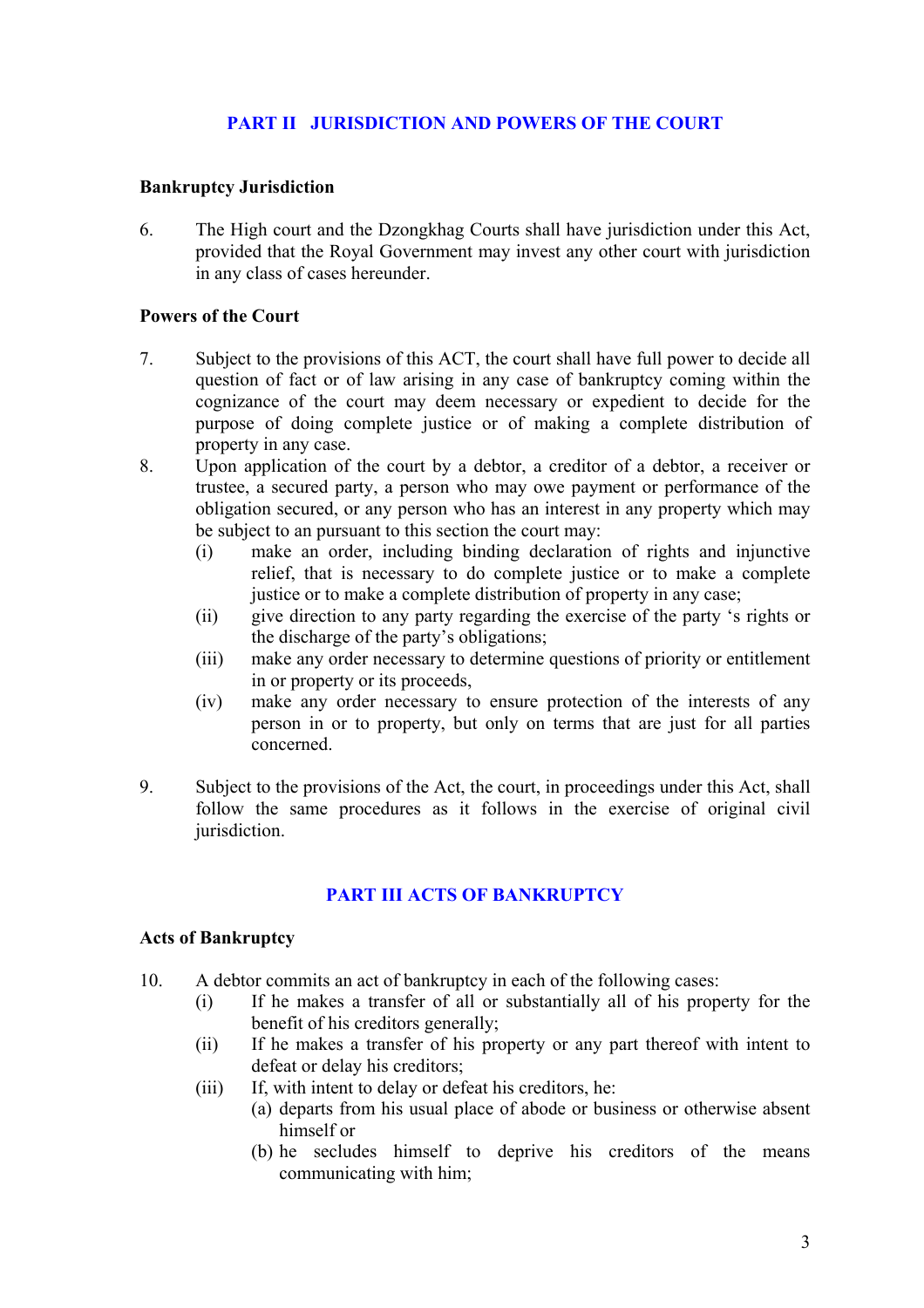- <span id="page-6-0"></span>(iv) If he files a bankruptcy petition under this Act;
- (v) If he gives notice to any of his creditors that he has suspended, or is about to suspend, payment of his debts, unless such debts are the subject of a bona fide dispute;
- (vi) If a creditor has served on the debtor notice of a final decree or order against the debtor for the payment of money (execution of which has not been stayed) and the debtor has failed to pay the amount due within the period specified in notice (which in no event shall be less than one month after service of the notice on the debtor).

### **[PART IV PETITION](#page-1-0)**

### **Petition and Adjudication**

- 11. Subject to the conditions set forth in this Act, if a debtor commits an Act of Bankruptcy, a bankruptcy petition may be filed either by a creditor or by the debtor, and the court may on such petition make an order (hereinafter an "Order of Adjudication") adjudging him bankrupt.
- 12. Every bankruptcy petition shall be filed with the court in the Dzongkhag in which the debtor ordinarily resides or carries on business or is employed.

### **Condition on which Creditor may Petition**

- 13. A creditor shall not be entitled to file a bankruptcy petition against a debtor unless;
	- (i) the creditor's claim, or, if two or more creditors join in the petition, the aggregate amount of such creditor's claims, exceed Nu. 10,000/-; and,
	- (ii) the act of bankruptcy on which the petition is grounded occurred within 1 year period expires on a day when the court is closed, the bankruptcy petition may be filed on the next day on which the court reopens.

## **Conditions on which Debtor may petition**

- 14. A debtor shall be entitled to file a petition only if he is unable to pay debts, and-
	- (i) his debts exceeds  $Nu.10,000/-$ ; or,
	- (ii) an order for attachment in execution of a judgment to pay money against the debtor's property has been made.
- 15. A debtor who's Order of Adjudication in a previous proceeding under this Act has been annulled due to the debtor's failure to file or to prosecute an application for discharge, or who has failed to comply with the terms of a composition or scheme of arrangement to reorganize under this Act, may not file a bankruptcy petition without leave of the court.
- 16. The court shall not grant such leave unless it finds that:
	- (i) the debtor was prevented by any reasonable cause from filing or prosecuting an application for discharge; or,
	- (ii) that the debtor failed to comply with the terms of the composition or scheme of arrangement to reorganize due to circumstances for which the debtor may not justifiably to held responsible; or,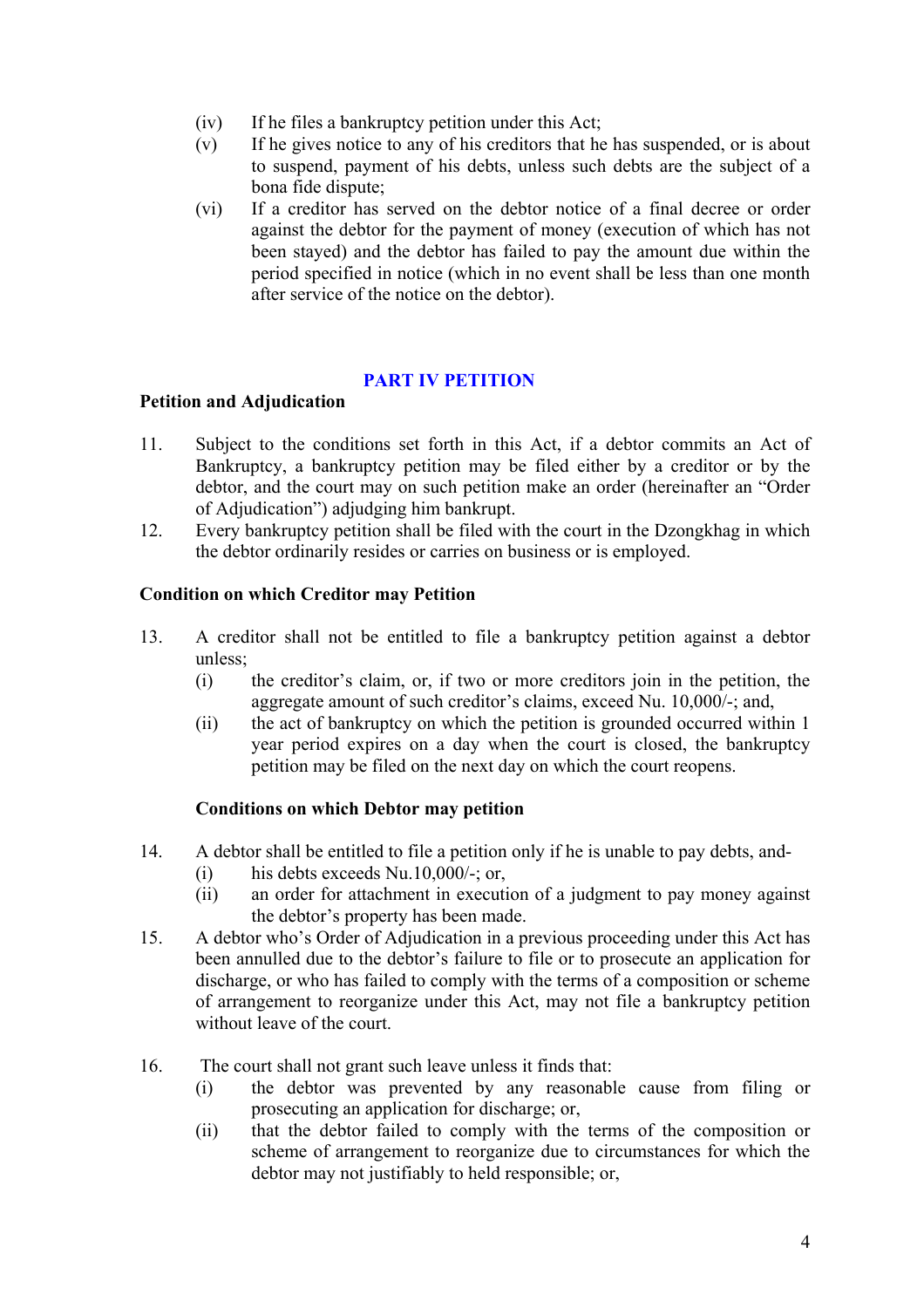(iii) that the petition is founded on acts substantially different from those contained in the order of Adjudication in the previous proceeding.

## **Contents of Petition**

- 17. Every bankruptcy petition filed by a debtor shall contain the following:
	- (i) a statement that the debtor is unable to pay his debts;
	- (ii) the place where the debtor ordinarily resides or carries on business or is employed;
	- (iii) a list of all claims against the debtor, together with the names ans addresses of his creditors, so far as they are known or can with reasonable diligence be ascertained;
	- (iv) a scheduled of all debtor's property together with :
		- (a) an estimate of the values of all such property not consisting of money;
		- (b) the place where such property can be found;
	- (v) a list of property that the debtor claims as exempt under section 36;
	- (vi) statement whether the debtor has previously filed a bankruptcy petition and, if so,
		- (a) whether such petition was dismissed and the reason therefore, and
		- (b) if the debtor has previously been adjudged bankrupt, the particulars of the prior proceeding including a statement of whether any prior Order of Adjudication has been annulled and the grounds therefore.
		- (c) If the debtor is a business debtor, a statement whether the debtor will seek to reorganize his business through a composition or scheme of arrangement under Part XI of this Act.
- 18. Every Bankruptcy petition filed by a creator or creditors shall set forth the particulars regarding the debtor specified in section 17 (2) so far as they are known to the creditor or can with reasonable diligence by ascertained, and shall also specify:
	- (i) the act of bankruptcy committed by the debtor and the date of its commission ; and
	- (ii) the amount and particulars of the creditors or creditors claim or claims against the debtor.
- 19. If the petitioning creditor is a secured creditor, the creditor shall state in the petition that he is willing to relinquish his security in the event the debtor is adjudge bankrupt or give an estimate of the value of his security, in which case he may be admitted as petitioning creditor to the extend his claims exceeds the estimated value of his security.

## **Withdrawal of Petition**

20. No petition under this Act, whether filed by a debtor or creditor or creditors, shall be withdrawn without the leave of the court.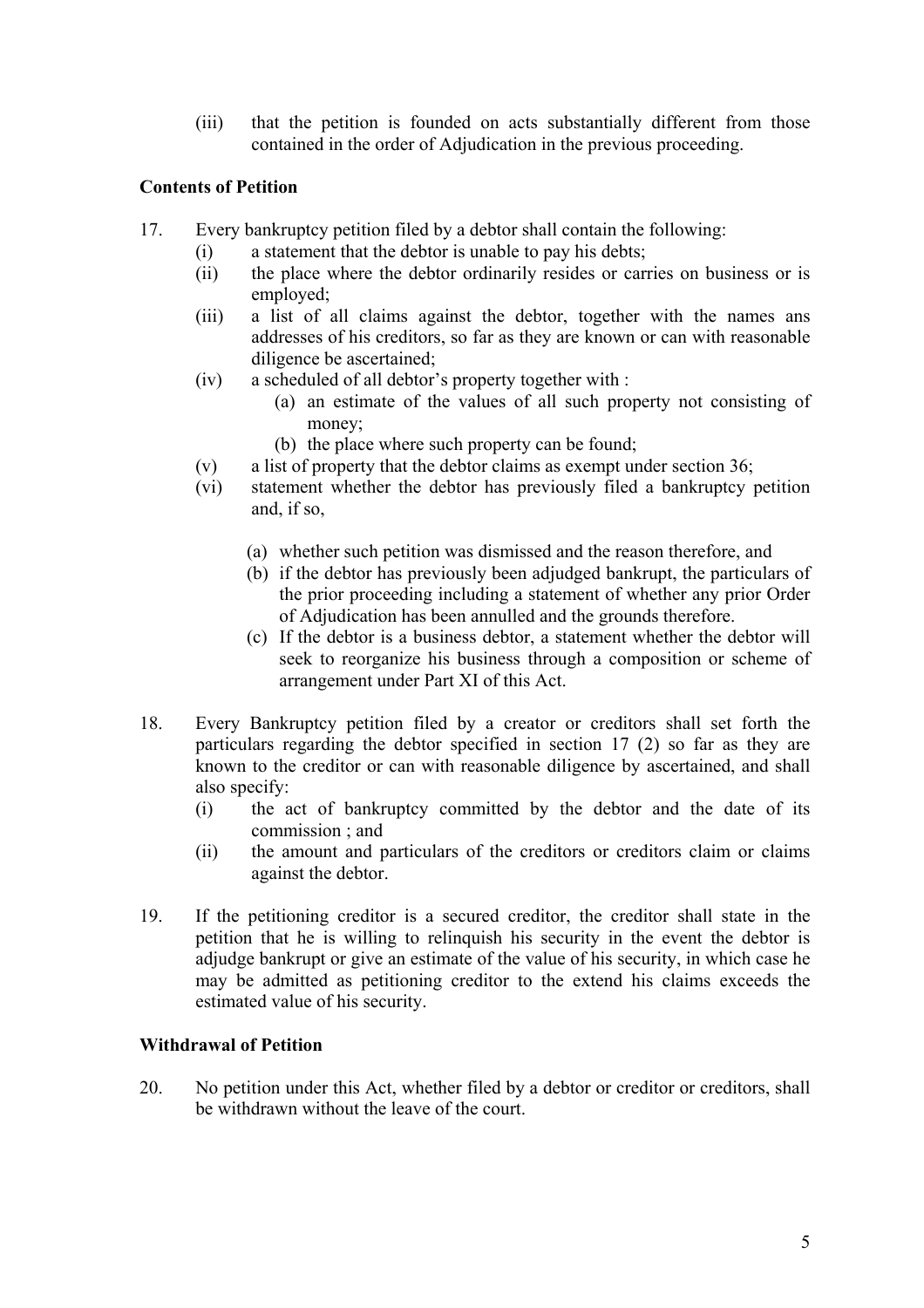## **Consolidation of Petition**

21. Where two or more petitions are filed against the same debtor. Or separate petitions are filed against joint debtor, the court may consolidate such petitions or any of them on such terms as the court deems appropriate.

### **Substitution of Petition**

22. Where the petitioner does not proceed with due diligence on his petition, the court may substitute as petitioner any creditor to whom the debtor is indebted in the amount required under section 13.

### **Continuance of Proceedings on Death or Incapacity of Debtor**

23. If a debtor by or against whom a petition for bankruptcy has been filed dies or becomes incapacitated, the bankruptcy proceeding shall, unless the court orders otherwise, continue to the extent necessary to realize and distribute the property of the debtor.

### **Procedure on Admission of Petition**

- 24. Upon the filing of a bankruptcy petition, the court shall make an order fixing a date for hearing the petition.
- 25. Notice of the hearing shall be given to all creditors within 21 days of the filing by the debtor of a list of the claims against him.
- 26. If the debtor is not the petitioner, notice of the order under section 24 shall be served on the debtor within 21 days.

## **Appointment of Interim Receiver**

- 27. The court, when making an order admitting a petition under this Act, may appoint an interim receiver of the property of the debtor, or any part thereof. If an interim receiver is not appointed at such time, the court may appoint an interim receiver appointed receiver at any subsequent time before adjudication.
- 28. An interim receiver appointed pursuant to section 27 shall, except as provided by order of the court, have all the powers and duties of a receiver appointed pursuant to section 101
- 29. Upon application of a creditor, debtor, or any other person with an interest in the property of the debtor, and after notice to any other person that Court directs, the court may:
	- (1) remove, replace, or discharge the interim receiver;
	- (2) give directions on any matter relating to the duties of the interim receiver;
	- (3) approve the accounts and fix the remuneration of the interim receiver;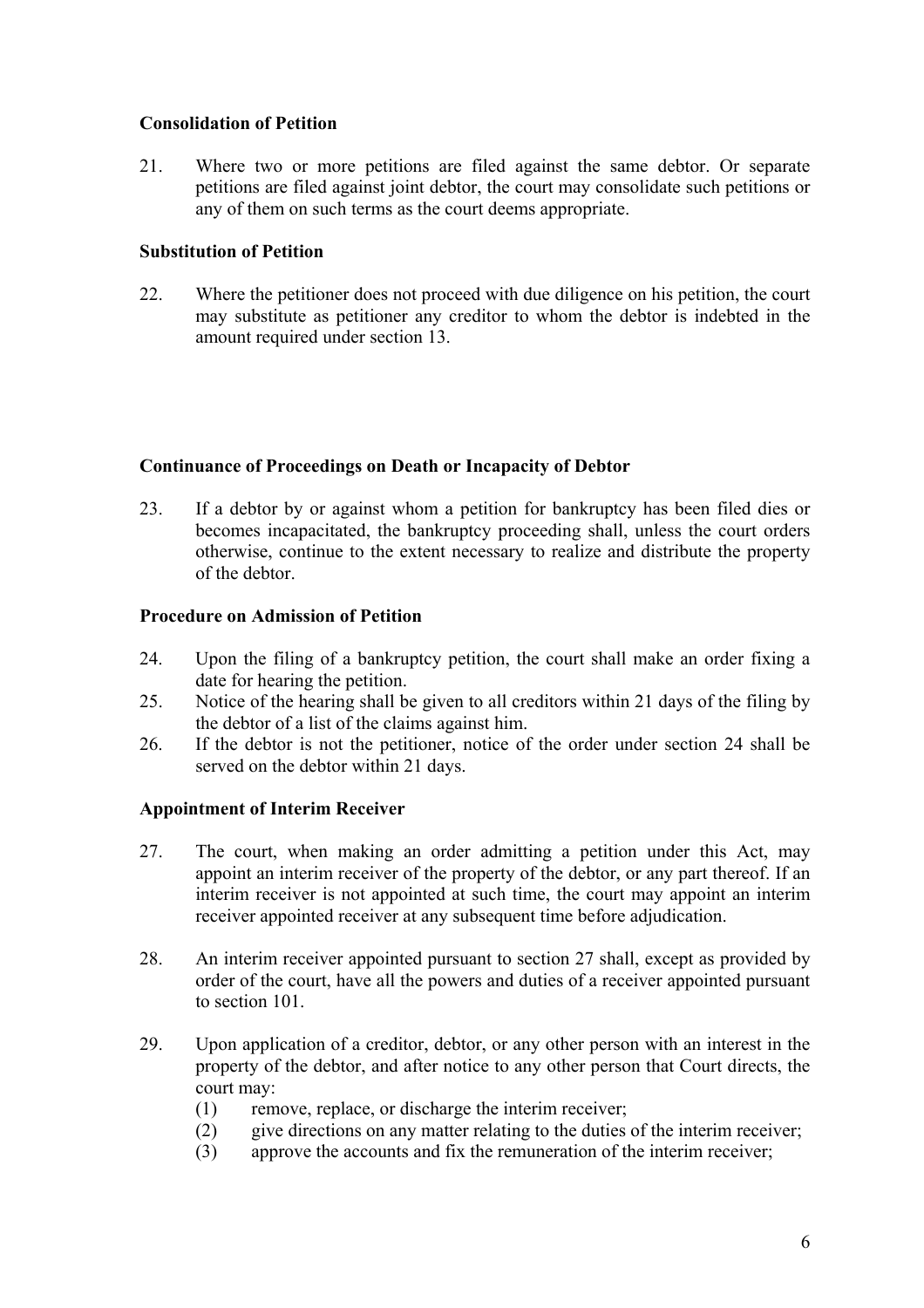(4) make any order, subject to the provisions of this act , with respect to the interim receiver that it deems appropriate.

### **Interim Attachment Order against Debtor**

30. At the time it makes an order admitting a petition, or any subsequent time before Adjudication, the Court may, on its own or on the application by any creditor, order the attachment of any property, other than exempt property, in the possession or under the control of the debtor.

## **Debtor's duties**

- 31. On receiving notice of an order admitting a bankruptcy petition, the debtor shall, within fifteen days, produce all books of account and, if he has not done so already, file with the Court:
	- (1) a list of all claims against the debtor, together with the names and the addresses of his creditors so far as they are known or can with reasonable diligence be ascertained:
	- (2) a schedule of all of the debtor's property, except exempt property , together with
		- (a) an estimate of the value of all such property not consisting of money;
		- (b) the place where such property can be found;
		- (c) a list of property that the debtor claims as exempt under section 36 of this Act.
- 32. The debtor shall submit to such examination in respect of his property or his creditors before the court or receiver as may be required by the court or receiver.
- 33. If a receiver is appointed, the debtor shall surrender all of his property, except exempt property, to the receiver and cooperate with the receiver as necessary to enable the receiver's duties under this Act.
- 34. The debtor shall execute such instruments, and generally do all such acts and things in relation to his property as may be required by the court or receiver.
- 35. If the debtor is a business entity, the debtor shall file with the court within fifteen days of receiving notice of an order admitting a bankruptcy petition a statement whether the debtor will seek to reorganize its business through a composition or scheme of arrangement under Pert XI of this Act.

#### **Exemption**

- 36. The following property is exempt from application of this Act:
	- (1) any interest , not to exceed Nu.5,000/- in value in a religious article or family heirloom;
	- (2) any interest of the debtor in a single dwelling place used by the debtor and his dependents as a residence, provided that there is no lien on the property ;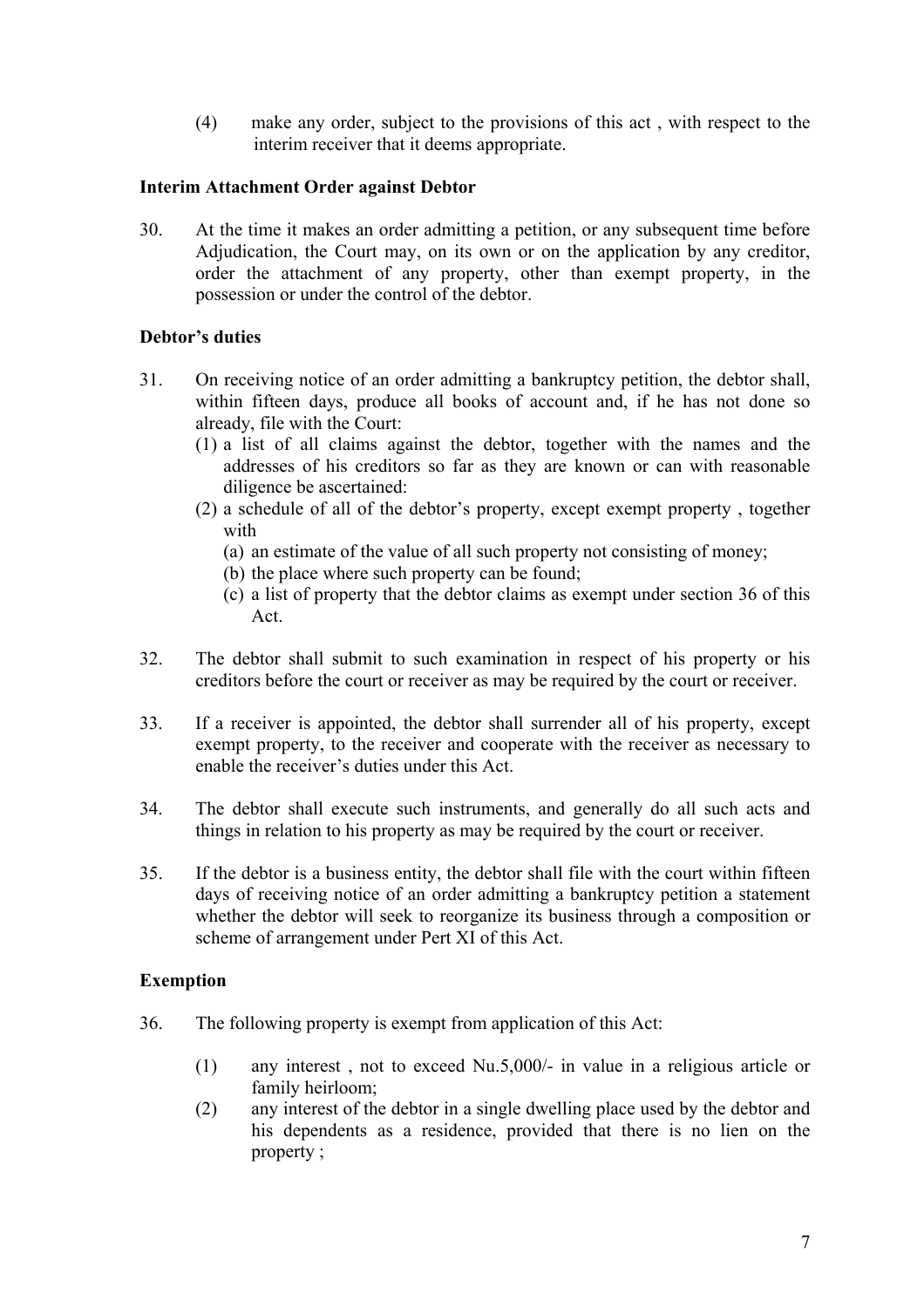- (3) the debtor's interest, not to exceed Nu.1000/- in value in any particular item or Nu.25,0000/- in aggregate value, in household furnishings, household goods, clothing, appliances, books, animals, crops, musical instruments, that are held primarily for the personal, family, or household use of the debtor or a dependent of the debtor.
- (4) The debtor 's aggregate interest, not to exceed Nu. 10,000/- in value, in any implements, professional books, or tools of trade of the debtor or a dependent of the debtor;
- (5) Professional prescribed health aids for the debtor or a dependent of the debtor;
- 37. If the debtor does not file a list of exempt property pursuant to section 17 and 31 of this Act, a dependent of the debtor may file such a list, or may claim property as exempt on behalf of the debtor.
- 38. Unless a party in interest objects, the property claimed as exempt by the debtor is exempt from the operation of this Act. If a party in interest objects to the debtor's claim that certain property is exempt, the court shall determine whether such property is exempt under this section.

# **Procedure at Hearing**

- 39. On the date fixed for the hearing of the petition, the Court shall require proof of the following:
	- (1) that the petitioner is entitled to present the petition; provided that, where the debtor is the petitioner, he shall only have to provide prima facie evidence that he is unable to pay his debts;
	- (2) that the debtor, if he is not the petitioner, has been served with notice of the order admitting the petition;
	- (3) that the debtor committed the act of bankruptcy alleged in the petition.

## **Dismissal of Petition**

- 40. Where the petitioner is a creditor, the Court shall dismiss the petition if:
	- (1) the creditor has failed to establish that the conditions in section 13 for filing a petition have been met;
	- (2) the debtor established that he is able to pay his debts as they become due; or,
	- (3) it finds that just cause exists that no Order of Adjudication should be made.
- 41. Where the petitioner is the debtor, the Court shall dismiss the petition if the debtor has failed to establish that the conditions in section 14 for filing a petition have been met.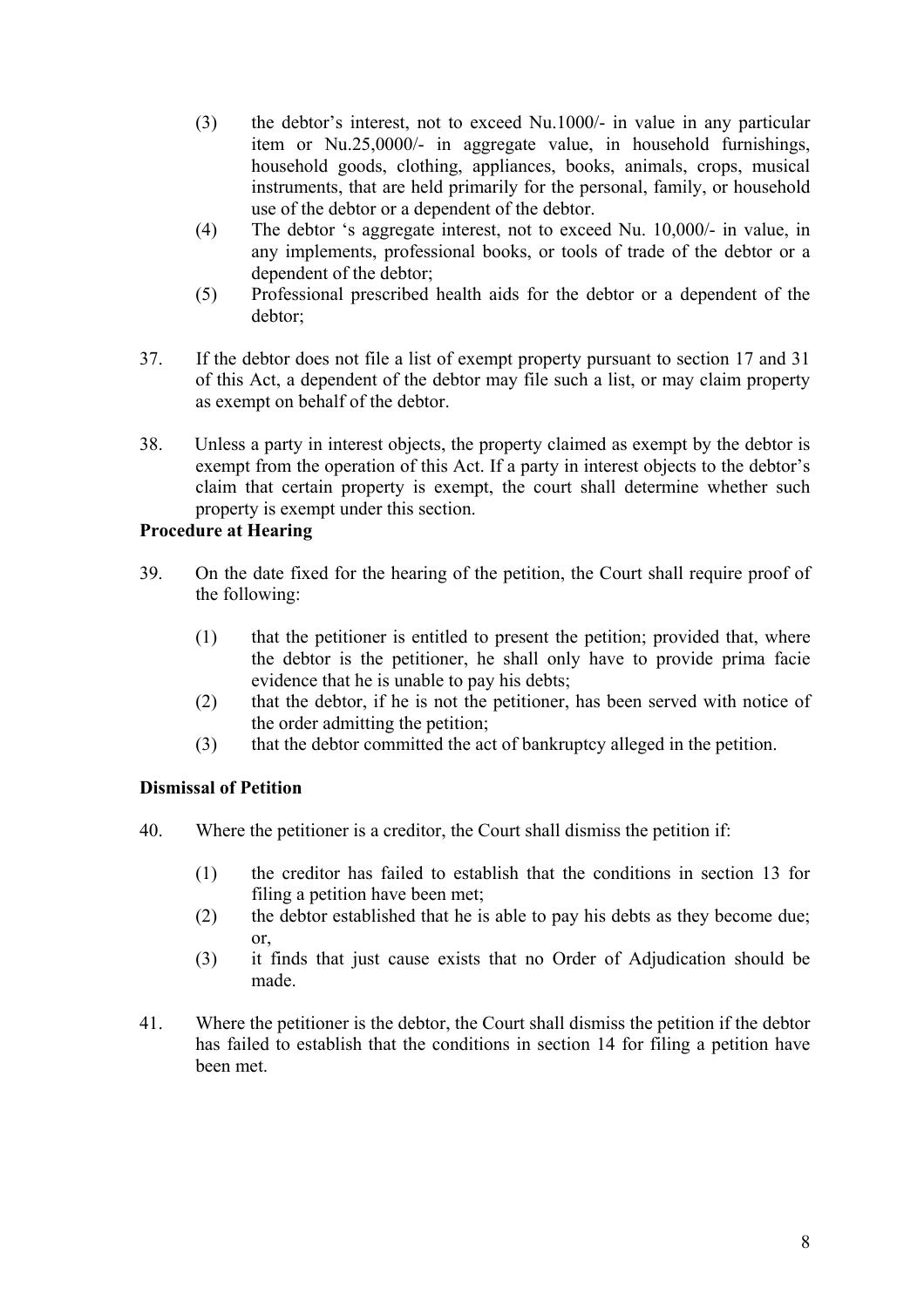<span id="page-11-0"></span>42. Where a petition presented by a creditor is dismissed under section 40, and the Court finds that the petition was frivolous or filed in bad faith, the Court may, on application of the debtor, order the creditor to pay the debtor an amount in damages which the Court deems reasonable to compensate the debtor for expenses or injury resulting from the petition.

# **[PART V ORDER OF ADJUDICATION](#page-1-0)**

## **Order of adjudication**

- 43. If the Court does not dismiss the petition, it shall make an Order of Adjudication and shall specify the period within which the debtor shall apply for a discharge or seek approval of a proposal for composition or scheme of arrangement if the debtor is seeking to reorganize his business under Part XI of this Act (which period shall in no event exceed 180 days).
- 44. The Court may, on sufficient cause shown, extend the period within which the debtor shall apply for a discharge or seek approval of a composition or scheme of agreement.

## **Effect of an Order of Adjudication**

- 45. Except in cases in which the debtor seeks to reorganize his business under Part XI of this Act, on making of an Order of Adjudication, the debtor shall aid the Court or the receiver, if one is appointed, in realization of his property and the distribution of the proceeds among his creditors.
- 46. Except in cases in which the debtor seeks to reorganize his business under Part XI of this Act, on the making if an Order of Adjudication, all of the non-exempt property of the debtor shall vest in the Court or the receiver, if one is appointed, and shall become divisible among his creditors.
- 47. In cases in which the debtor seeks to reorganize his business, on making of an Order of Adjudication, the debtor shall retain his property subject to such conditions or limitations as the Court may prescribe, pending the approval of a composition or scheme of arrangement under Part XI of this Act; provided that the Court may order the receiver, if one is appointed, to take possession of the debtor's property or sell some or all of it.

Provided that if the debtor fails to seek approval of a proposal for a composition or scheme of arrangement within the period specified, or to seek an extension of Such a period, or if the court rejects the proposed composition or scheme of arrangement, sections 45, 46, and 51 shall apply and the Court shall set the period within which the debtor shall apply for a discharge under section 43.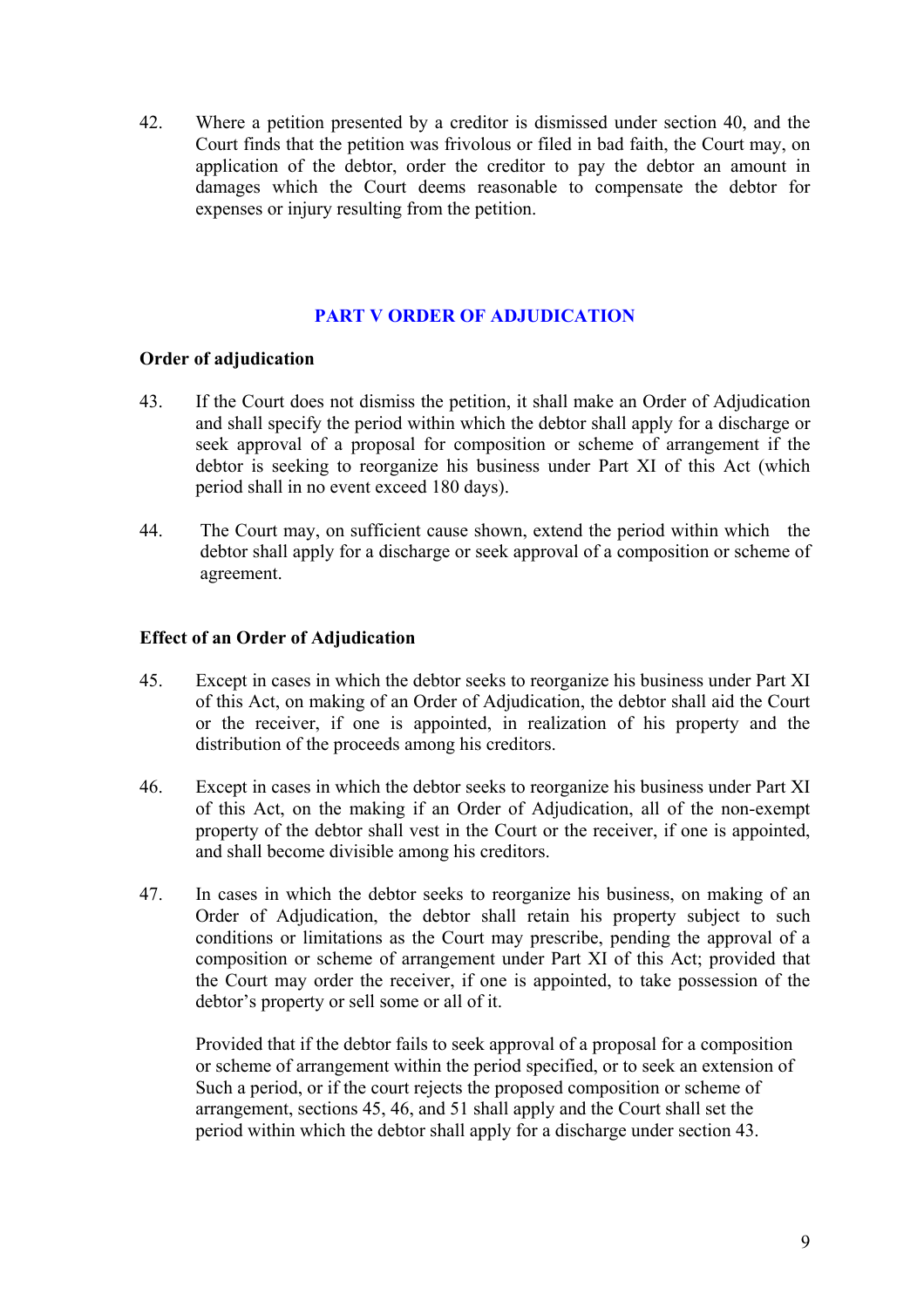- 48. Except as provided by this Act, no creditor shall during the pendency of a proceeding under this Act have any remedy against the property of the debtor in respect of any debt provable under this Act, or commence any suit or other legal proceedings except with the leave of the Court on such terms as the Court may require.
- 49. For the purpose of section 46, all unregistered goods which, on the date the petition is filed, are in the possession of the debtor by the consent of the true owner under circumstances that the debtor appears to be the owner of the goods, shall be deemed to be property of the debtor.
- 50. For the purpose of section 46, the property of the debtor shall include any Nonexempt property acquired by the debtor after the Order of Adjudication and before his discharge.
- 51. Except in cases in which the debtor seeks to reorganize his business, and in which the debtor shows that property subject to a security interest is necessary to effect the reorganization of his business, nothing in this section shall affect the power of any secured creditor to realize or otherwise deal with his security upon default of the debtor as provided in his security agreement. Provided that the secured creditor obtained his interest in the security for valuable consideration prior to the filing of the bankruptcy petition without notice of any prior act or bankruptcy committed by the debtor.
- 52. An order of Adjudication shall relate back to, and take effect from:
	- (i) the time of the commission of the act of bankruptcy on which the order of Adjudication is made; or
	- (ii) if the debtor has committed more than one act of Bankruptcy petition within the three months preceding the date the petition was filed.

## **Stay of Pending Proceeding**

- 53. Any court which a suit or other proceeding is pending against the debtor or the property of the debtor shall, on proof that an Order of Adjudication has been made against him under this Act, either stay the proceeding or allow it to continue on such terms as such terms as such the court deems proper.
- 54. The court that entered the Order of Adjudication may, at any time after entering such Order, stay any civil suit or other proceeding pending against the debtor or the property of the debtor in another court.
- 55. An order under section 54 shall be served upon the plaintiff or other party prosecuting such suit or proceeding, and notice of such order shall be filed with the court before which the suit or proceeding is pending.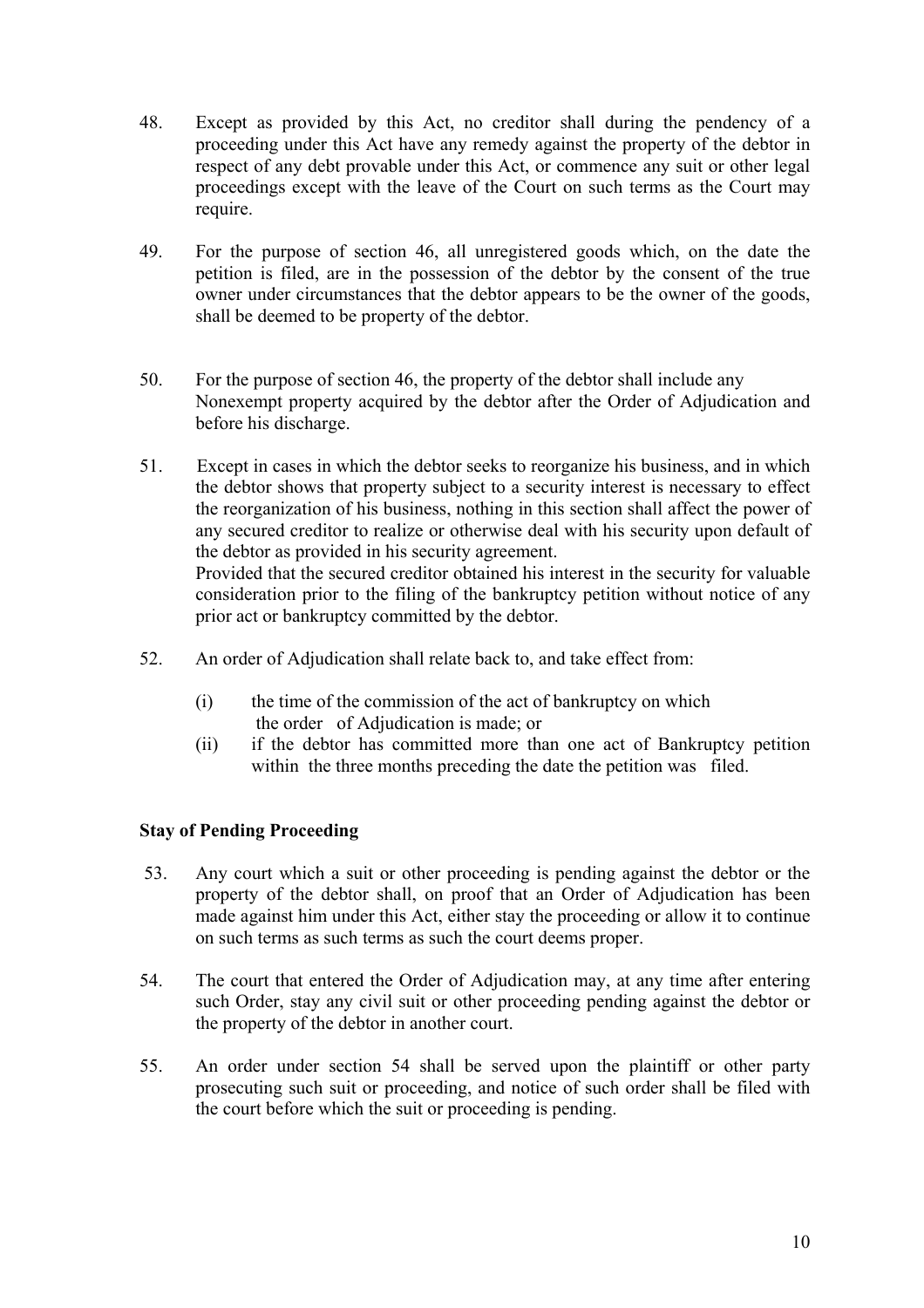56. On request of a party in interest and after notice and a hearing, the court shall grant relief from the stay provided under sections 53 and 54, such as by terminating, annulling, modifying or conditioning such stay for good cause including lack of adequate protection of the interest of such party in the property of the debtor.

## **Publication of Order of Adjudication**

57. Notice of an Order of Adjudication stating the name, address, and description of the debtor, the date of the Order of Adjudication, the period within which the debtor is required to apply for a discharge or to seek approval of a composition or scheme of arrangement to reorganize his business, and the Court by which the Order of Adjudication was made, shall be published in a national newspaper and in such other manner as the court may order.

# **Schedule of Creditors**

- 58. When an Order of Adjudication is entered under this act, all persons clamming themselves to be creditors of the debtor in respect of debts provable under this Act shall tender proof of their claims to the court, including evidence of the amount and particulars thereof.
- 59. If a creditor does not file proof of such creditor's claim, the debtor or receiver may file a proof of such claims.
- 60. The court shall determine the persons who have proved themselves to be creditors of the debtor and the amount of the debt owned to each person respectively, and shall issue a schedule of such persons and debt. Provided that , if the court finds that the value of any debt cannot reasonably be estimated, the court may make an order excluding such debt from the schedule.
- 61. A copy of the schedule shall be posted at the court, and shall be published in a national newspaper and in such other manner as the court may order.
- 62. Any creditor pf the debtor may, before the discharge of the debtor, or before approval of a composition or scheme of arrangement, tender proof of his claim and apply to the court for an order directing his name to be entered in the schedule of the debtor's debt. The court, after notice to the debtor, the receiver and the other creditors, and a hearing of their objections (if any) shall, except for good cause, grant such application subject to such terms as Court may impose.

## **Debts Provable**

- 63. Except as provided in section 64, all debts and liabilities, present or future, certain or contingent, to which the debtor is liable on the date of the order of Adjudication, or to which he may become liable before his discharge due to an obligation incurred prior to Adjudication, shall be deemed provable under this Act.
- 64. Debts that have been excluded from the schedule on the ground that their value cannot be fairly estimated shall not be provable under this Act.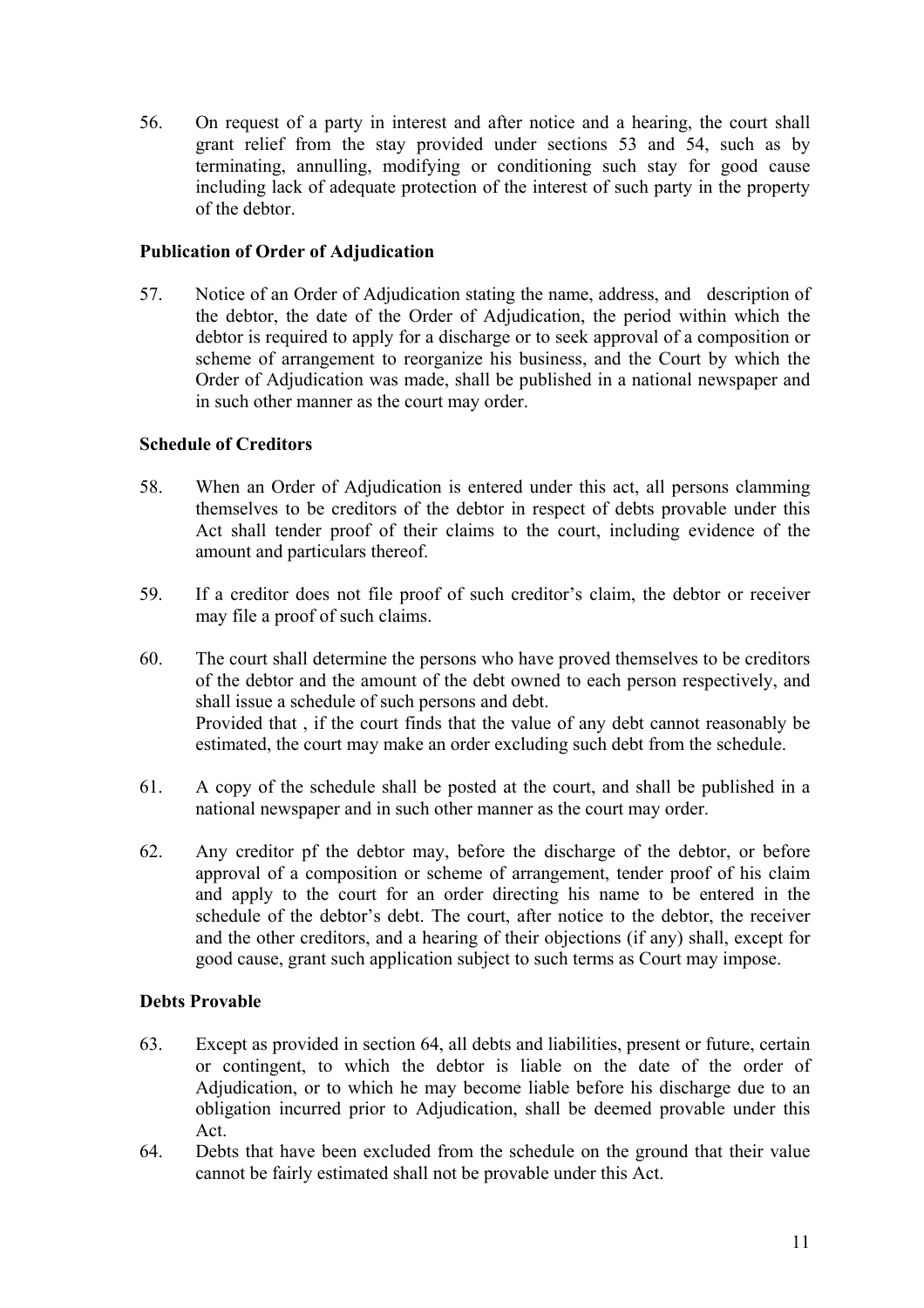#### <span id="page-14-0"></span>**Annulment of Order of Adjudication**

- 65. Where, on the application of the debtor or any other interested party, the court finds a debtor ought not to have been found bankrupt or that the debtor's debts have been paid in full, the court shall annul the Order of Adjudication.
- 66. The court may on its own motion or on application of the receiver or any creditor annul any Order of Adjudication made on the application of a debtor not entitled to present such petition by reason of section 15 of this Act.

## **Effect of Annulment**

- 67. Where an order of Adjudication is annulled, all sales and disposition of the property, payments made, and acts done pursuant to such Order of Adjudication prior to such annulment shall be valid.
- 68. Except as provided in section 67, the property of the debtor who was adjudged bankrupt shall vest in such person as the court may appoint or, if no such appointment is made , shall revert to the debtor to the extent of his interest preceding the Order of Adjudication on such terms and conditions, if any, as the Court may declare.
- 69. Notice of an order annulling an Order of Adjudication shall be published in the national newspaper and in such other manner as the court may order.

## **[PART VI DISCHARGE](#page-1-0)**

#### **Application for Discharge**

- 70. At any time after the order of Adjudication, but within the period specified by the court, the debtor may apply to the court for an order of discharge.
- 71. Upon receiving an application for an order of discharge, the court shall fix a day for hearing such application and any objections thereto, and shall require the debtor to give notice of such hearing to all schedule creditors and to such other interested parties as the court may prescribe.

## **Discharge**

- 72. The court shall grant the debtor a discharge, if:
	- (i) the debtor has failed to keep such books of account as are customary and required in the business carried on by him and as sufficient to disclose the debtor's business transactions and financial position within the three years immediately preceding his bankruptcy;
	- (ii) the debtor contracted any debt provable under this Act that he had no reasonable expectation of being able to repay when contracted it.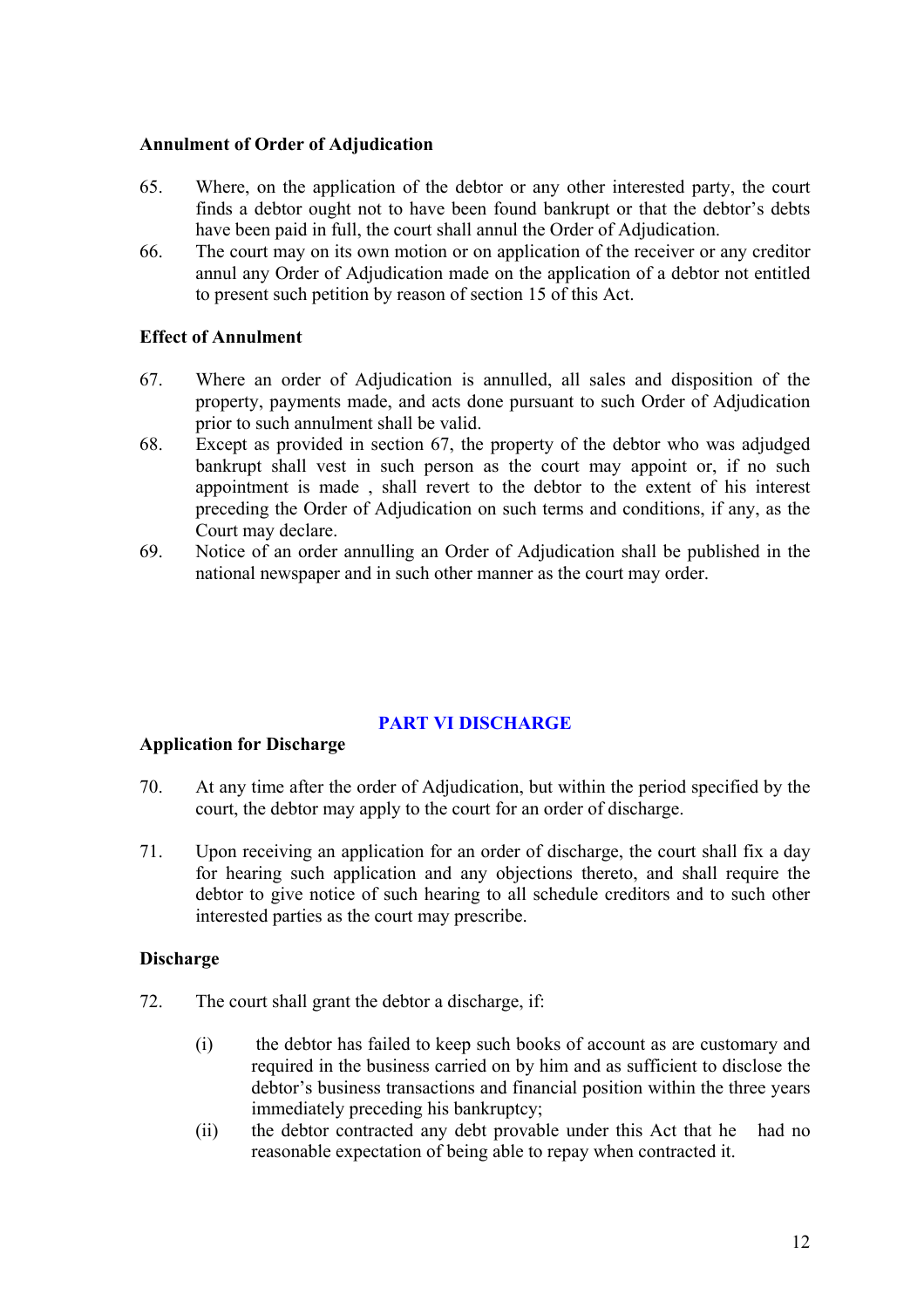- (iii) the debtor failed to account satisfactorily for any loss of assets or any deficiency of his assets to meet his liabilities.
- (iv) the debtor brought on , or contributed to, his bankruptcy by rash and hazardous speculations, unjustifiable extravagance, gambling, or culpable neglect on his business affairs;
- (v) the debtor within six months prior to the filing of the bankruptcy petition and when unable to pay his debts as they came due, gave an undue preference to any of his creditors;
- (vi) the debtor has been adjudged bankrupt or made a composition or scheme of arrangement with his creditors on any previous occasion within three years prior to the filing of the petition for bankruptcy;
- (vii) the debtor has concealed or removed his property or any part thereof, or has been guilty of any other fraud or fraudulent breach of trust.
- 73. In all cases excepting those stated in section 72, the court shall grant the debtor a discharge.
- 74. For the purpose of sections 72 and 73, the report of the receiver, if one has been appointed, shall be taken in evidence and shall be presumed to be correct by the Court.

# **Effect of a failure to Apply for Discharge**

- 75. If a debtor fails to apply for a discharge within the time specified by the court, or to appear for the hearing on his application for discharge, the court may annul the Order of Adjudication or make such order, as it deems proper.
- 76. If an order of Adjudication is annulled under section 75, the provisions of sections 67, 68 and 69 shall apply.

## **Effect of an Order of Discharge**

- 77. An order of discharge shall release the debtor from all debts provable under this Act, except;
	- (i) any debtor or liability incurred by means of any fraud, fraudulent breach of trust, embezzlement, or larceny to which the debtor was a party;
	- (ii) any debt or liability in respect of which the debtor obtained forbearance by means of any fraud to which he was a party;
	- (iii) any debt or liability incurred as a result of the debtor's willful and malicious injury of persons or property;
	- (iv) any debt or liability to a spouse, former spouse, or child of the debtor for maintenance or support of such spouse or child incurred as a result of a separation agreement ,divorce decree or other order of the Court.
	- (v) Any debt not scheduled with the same name, if known to the debtor, of the creditor to whom such debt is owned in time to allow the creditor to prove his claim, unless the creditor had notice or actual knowledge of the bankruptcy proceeding.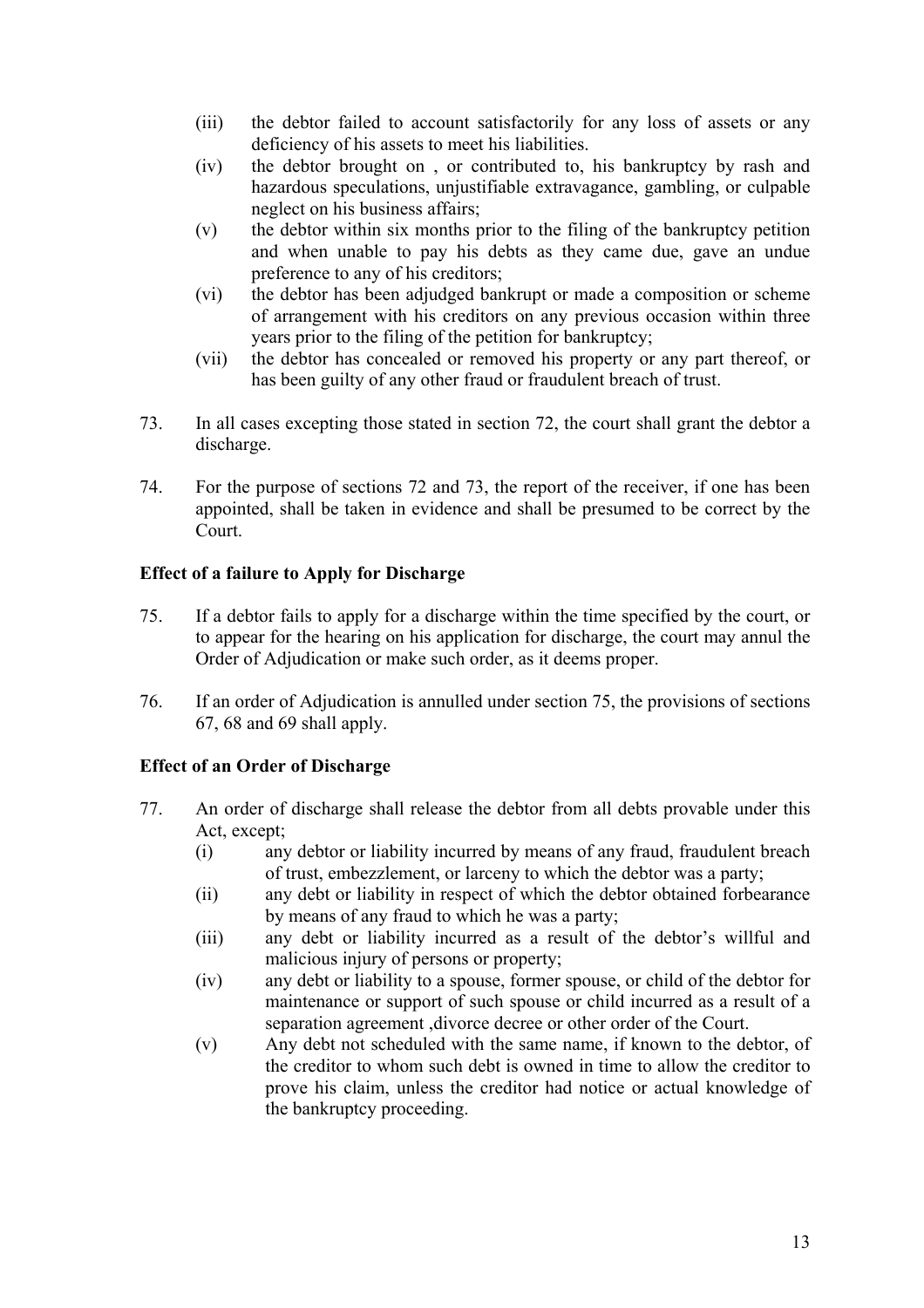<span id="page-16-0"></span>78. An order of discharge shall not release any person who, at the date of the filing of the bankruptcy petition, was a partner or co-trustee with the debtor, or who was jointly bound or had made any joint contract with him, or any person who was surety for him.

### **[PART VII PROOF OF DEBT](#page-1-0)**

#### **Mode of Proof**

- 79. A creditor shall prove his claim under this Act by filing with the court an affidavit verifying the claim or by appearing before an officer of the Court and presenting an oral statement concerning the claim, a record of which shall be prepared and filed by the Court officer.
- 80. The affidavit or oral statement shall set forth the particulars of the creditor's claim.
- 81. If the claim, or an interest in property securing the claim, is based upon writing, the original or a duplicate shall be submitted with the proof of claim. If the writing has been lost or destroyed, a statement of the circumstances of the loss or destruction shall be filed with the claim.

### **Disallowance or Reduction of Scheduled Claims**

82. Upon the application of the receiver (if one has been appointed) a creditor, or (in case of a composition or scheme of arrangement) the debtor, the court may expunge an entry or reduce the amount of a debt improperly entered in the schedule after notice to the creditor offering proof of such debt and such inquiry as the court deems necessary.

#### **Mutual Dealings and Set-Off**

83. Where there have been mutual dealings between the debtor and a creditor offering proof of a claim under this Act, the sum due from this one party to other shall be set-off against any sum due from the other party, and only the balance of the account shall be claims or paid on wither side respectively.

#### **Secured Creditors**

- 84. Where a secured creditor realizes his security, he may prove for any balance due to him.
- 85. Where a secured creditor relinquishes his security for the general benefit of the creditors, he may prove for his whole claim.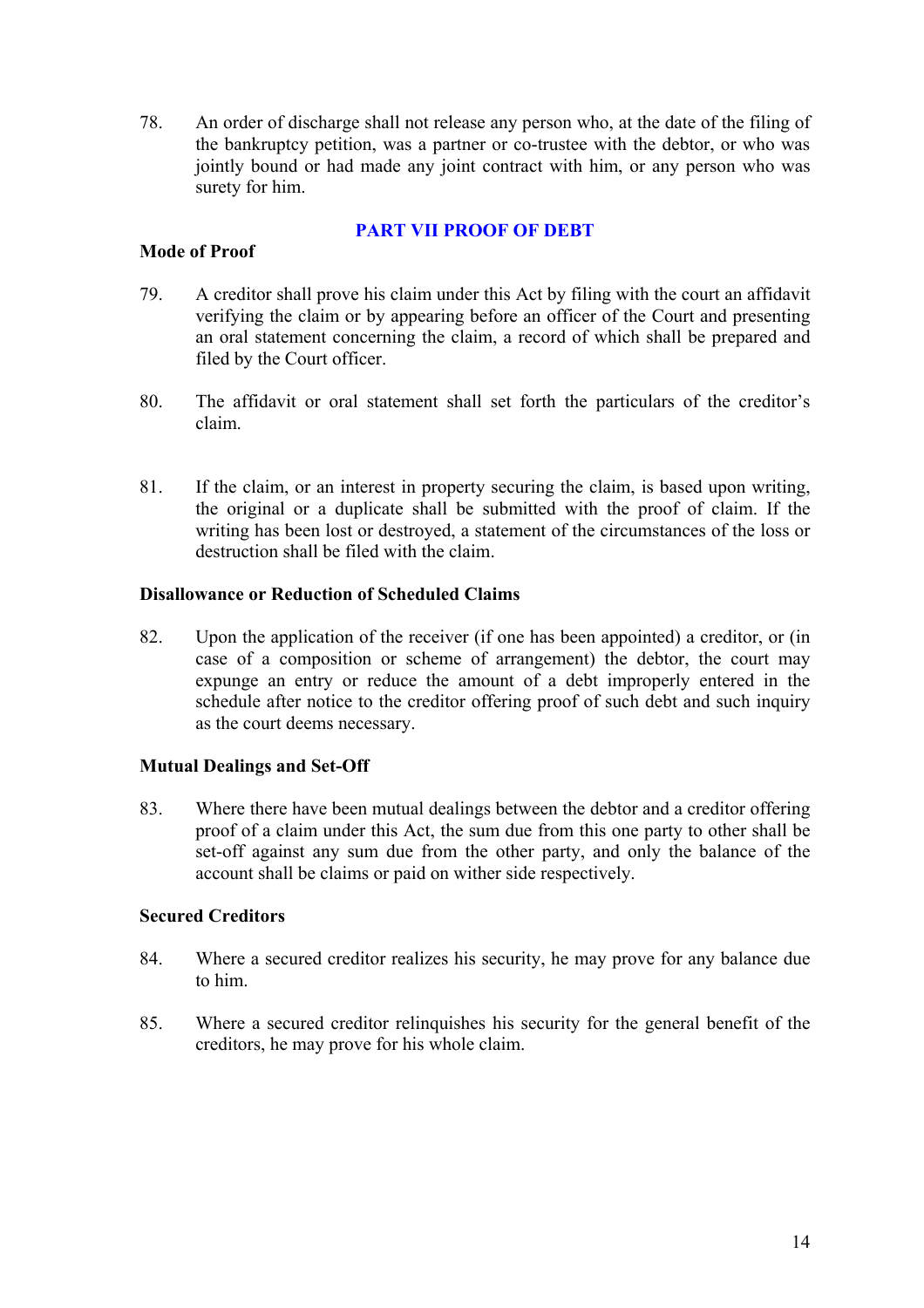- <span id="page-17-0"></span>86. Where a secured creditor neither realizes nor relinquishes his security, his claim shall not be entered in the schedule unless he states in his proof the particulars and value thereof, and he shall be entitled to receive a dividend only in respect of the balance of his claim after deducting the value of his security. The secured creditors' valuation of his security shall be accepted by the court unless another creditor, the receiver or other party in interested objects, in which case the court shall order an independent assessment of such security.
- 87. Where the security is so valued, the court may at any time before realization redeem it on payment of the creditor of the assessed value.
- 88. Where the creditor, after having valued his security, subsequently realizes it, the net amount realized shall be substituted fir such valuation.
- 89. A secured creditor who fails to comply with sections 84.85.86,87 and 88 shall be excluded from any share in the debtor's estate.

#### **Interest**

- 90. On any debt that is provable under this Act, which is overdue when the debtor is adjudged bankrupt where no evidence is produced to the satisfaction of the court of the rate of interest being fixed, then no interest shall be chargeable or recoverable.
- 91**.** Where a debt proved under this Act provides for the payment of interest, the interest, for the purpose of dividend, shall be calculated at a rate not exceeding 15% per annum expressed as a simple annual rate; provided the creditor shall receive out of the debtors' estate any higher rate of interest to which he may be entitled after all the debts proved have been paid in full.

# **[PART VIII EFFECT OF BANKRUPTCY ON PRIOR TRANSACTION](#page-2-0)**

- 92. No order of execution against the property of a debtor adjudged bankrupt under this Act shall be valid against the receiver, or against the debtor if he is seeking to reorganize under PART XI of this Act, unless the execution was completed before the admission of the bankruptcy petition, or before notice to the execution creditor of any act of bankruptcy committed by the debtor.
- 93. Nothing in section 92 shall affect the rights of a secured creditor to benefit from an order of execution against the creditor's security, provide that, where the debtor is seeking to reorganize his business, the court may stay such execution if the security is necessary to such organization.

Provided that the Court provides the secured creditor adequate protection of his interest in the security.

94. A person who is in good faith purchases the property of a debtor under sale in execution shall in all cases acquire good title to it against the receiver or the debtor.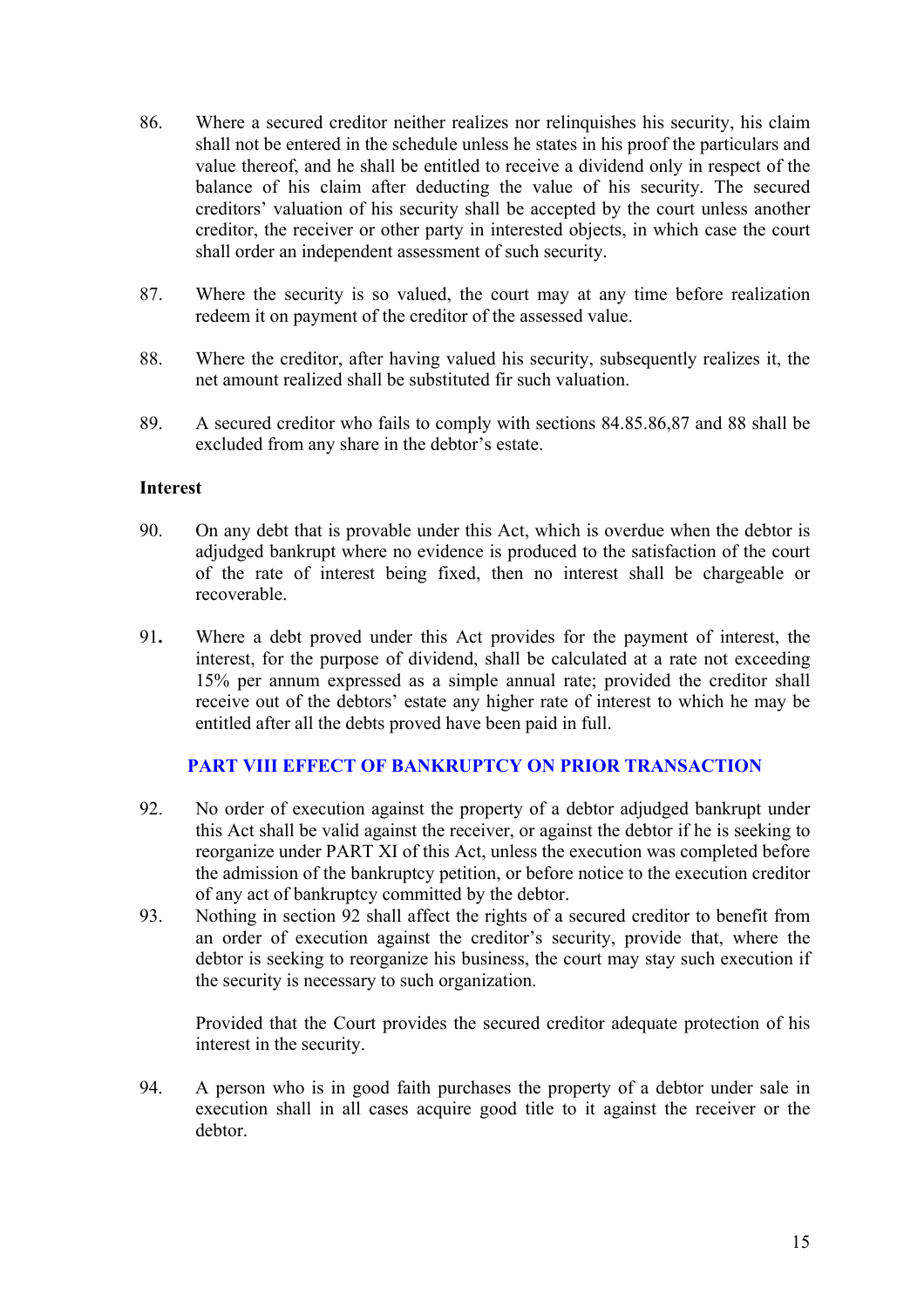95. Where execution of a judgment has issued against any property of the debtor, and before the sale of such property the court executing the judgment is given notice that a bankruptcy petition has been filed by or against the debtor, such Court shall direct the property to be delivered to the receiver, to the court where the bankruptcy petition has been filed, or to the debtor if he is seeking to reorganize his business, but the costs of the execution proceeding shall be a first charge on the property so delivered, and the receiver, the court where the bankruptcy has been filed, or debtor may sell the property, or part thereof to satisfy such charge.

### **Avoidance of Voluntary Transfer**

96. Any transfer of property, except a transfer in good faith and for valuable consideration, shall, if the transferor is adjudged bankrupt on a petition filed within six months of the transfer, be avoidable as against the receiver and may be annulled by the court.

### **Avoidance of Certain Preferences**

- 97. Every transfer of property, payment made, and obligation incurred by any person who is unable to pay his debts as they come due shall be deemed fraudulent and void against the receiver, and may be annulled by the court, provided:
	- (i) such person is adjudged bankrupt on a petition presented within six months of the transfer, payment or obligation incurred; and
	- (ii) the transfer or payment was made , or the obligation was incurred in favor of any creditor in order to prefer the creditor over other creditors.
- 98. Section 97 shall not affect the rights of any person who in good faith and for valuable consideration has acquired title through or under a creditor of a bankrupt debtor.

#### **Persons by whom Petitions for Annulment may be made**

99. A petition for annulment of any transfer under section 96, or of any transfer, payment or obligation under section 97 of this act, may be made by the receiver or, with the leave of the Court, by any creditor who has proved his debt and established that the receiver has been requested and refused to make such a petition.

#### **Protection of bona fide Transaction**

- 100. Subject to the provisions of this Part, nothing in this Act shall invalidate:
	- (i) any payment by the debtor to any of his creditors;
	- (ii) any payment or delivery to the debtor;
	- (iii) any transfer by the debtor for valuable consideration; or
	- (iv) any contract or dealing by or with the debtor for valuable consideration;

Provided that such payment, delivery, transfer, contract or dealing takes place before the date of the Order of Adjudication and the payee, deliveree, transferee, or person with whom such contractor dealing takes place does not have notice of the presentation of any bankruptcy petition by or against the debtor or of any act of bankruptcy committed by the debtor.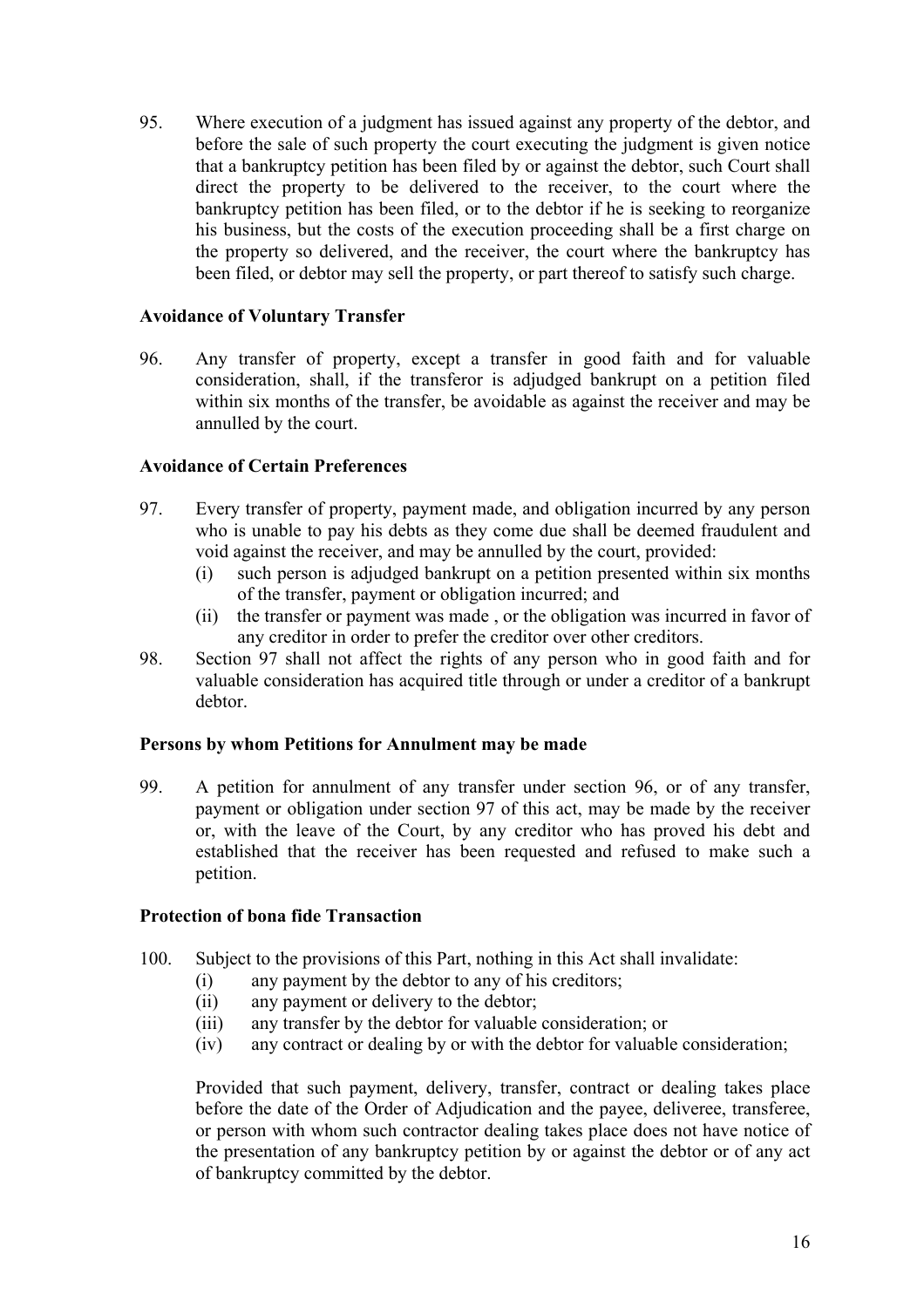## **[PART IX REALIZATION OF PROPERTY](#page-2-0)**

#### <span id="page-19-0"></span>**Appointment of Receiver**

- 101. The Court may, when it issues the Order of Adjudication or anytime thereafter, appoint a receiver for the property of the debtor.
- 102. The court may:
	- (i) require the receiver to provide such security as it thinks fit; and
	- (ii) fix the amount paid as remuneration for the services of the receiver out of the assets of the debtor.
- 103. Where the Court appoints a receiver, it may order the transfer or delivery of the debtor's property from the possession of any person to the receiver.
- 104. Where a receiver appointed under section 101:
	- (i) fails to submit accounts at such time and in such from as the Court directs; or
	- (ii) fails to pay the balance due from him thereon as the court direct, or
	- (iii) causes loss to the property of the debtor by wilful default or gross negligence,

the court may direct his property to be attached and sold, and may apply the proceeds to make good any balance found to be due from him or any loss occasioned by him.

- 105. The provisions of sections 101,102,103 and 104 shall apply to interim receivers appointed under section 27.
- 106. The court may appoint the debtor himself to superintend the management of the property, or any part thereof, of the debtor, or to carry on the trade (if any) of the debtor for the benefit of the creditors, and to assist in the administration of his property in such manner and on such terms as the Court may direct.

#### **Powers of the Court where no Receiver is appointed**

107. Where on receiver is appointed, the Court shall have all the rights and powers conferred on a receiver under this Act.

#### **Duties and Power of Receiver**

- 108. Subject to the provisions of this Act, the receiver shall, with all deliberate speed, realize the property of the debtor and distribute dividends among the creditors entitled to share in such dividends under this Act, and for that purpose may:
	- (i) sell all or any part of the property of the debtor;
	- (ii) give receipt for any money received by him;

and may, by leave of the Court, do any or all of the following: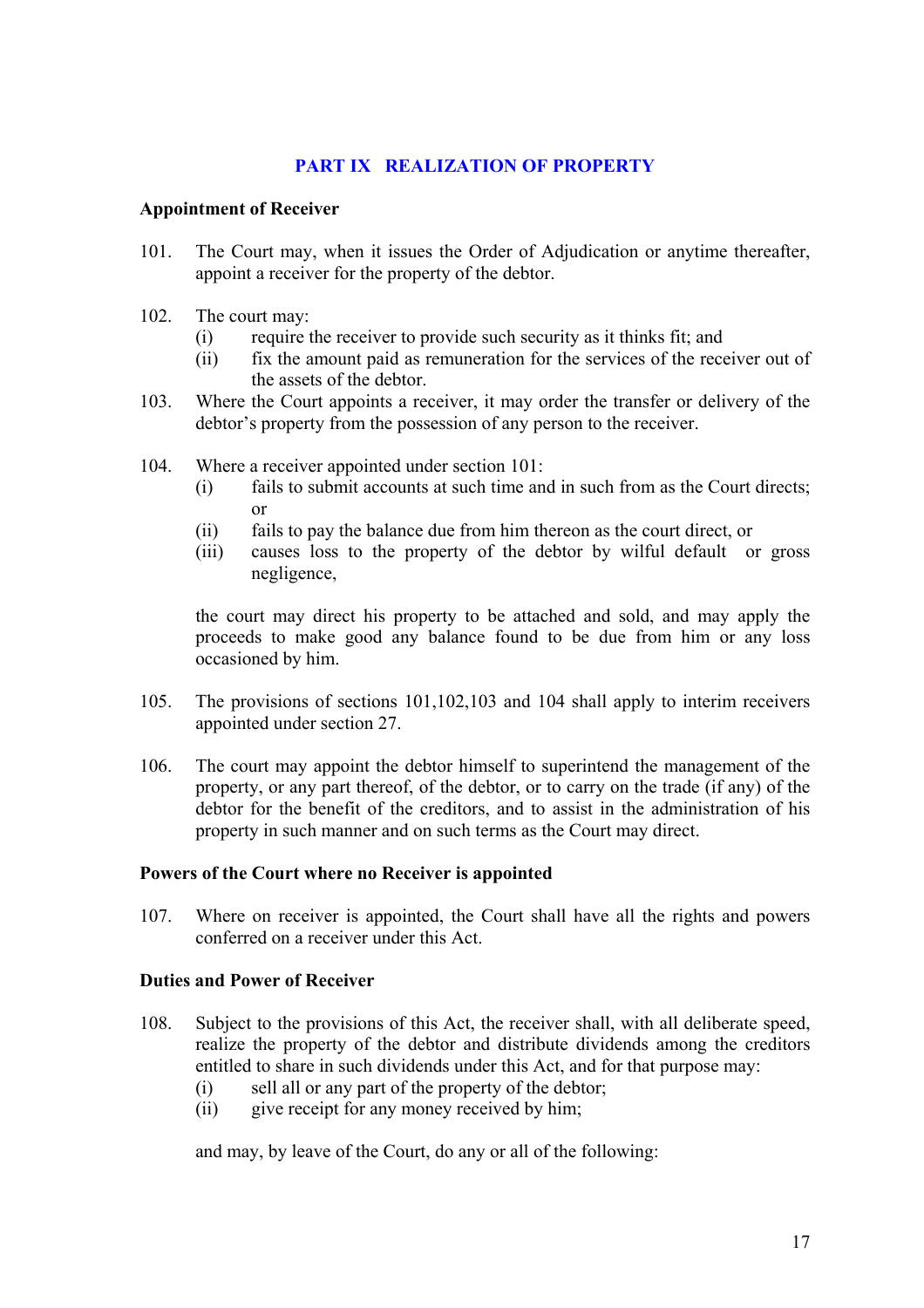- <span id="page-20-0"></span>(iii) carry on business of the debtor in so far as may be necessary to effect the beneficial and orderly winding up of the debtor's business;
- (iv) institute, defend or continue any suit or other legal proceeding relating to the property of the debtor;
- (v) employ an agent to do any business or take any proceedings which may be sanction by the Court;
- (vi) accept as consideration for the sale of any property of the debtor a sum of money payable at a future time subject to such stipulations as the court may require;
- (vii) mortgage or pledge any part of the property of the debtor for the purpose of raising money for the payment of the debtor's debts;
- (viii) refer any dispute to arbitration, and compromise all debts, claims and liabilities, on such terms as may be agreed upon; and
- (ix) divide among the creditors any non-exempt property, according to its estimated value, which cannot be readily sold.

### **Power to require Information regarding the Debtor's Property**

- 109. The Court may, on application of the receiver or any creditor who has proved his debt, at any time after an Order of Adjudication has been made, summon before it any person known or believed to have in his possession any property belonging to the debtor, or to be indebted to the debtor, or to have information concerning the debtor or his dealings or property.
- 110. The court may require any person summoned before it under section 109 to produce any documents in his possession or power relating to the debtor or his property.
- 111. Any person summoned under section 109 who refuses to attend before the Court at the appointed time, or who refuses to produce any document, without good cause shown, shall be held in contempt, and the Court may order him to be apprehended and brought before the court for the examination concerning the debtor or his property.

## **[PART X DISTRIBUTION OF PROPERTY](#page-2-0)**

## **Priority of Debts**

- 112. In the distribution of the property of the debtor, the debts listed in this section be paid in priority to all other debts in the following order:
	- (i) first, in payment of administration expenses and fees assessed against the estate;
	- (ii) second, in payment of all salary, wages, commissions, severance and sick leave pay, not exceeding Nu.25000/- earned by any individual in respect of services rendered to the debtor during the 90 days prior to the filing of bankruptcy petition by or against the debtor; after the receipt of such amounts such individuals shall rank as ordinary, unsecured creditors for any residue owed by the debtor;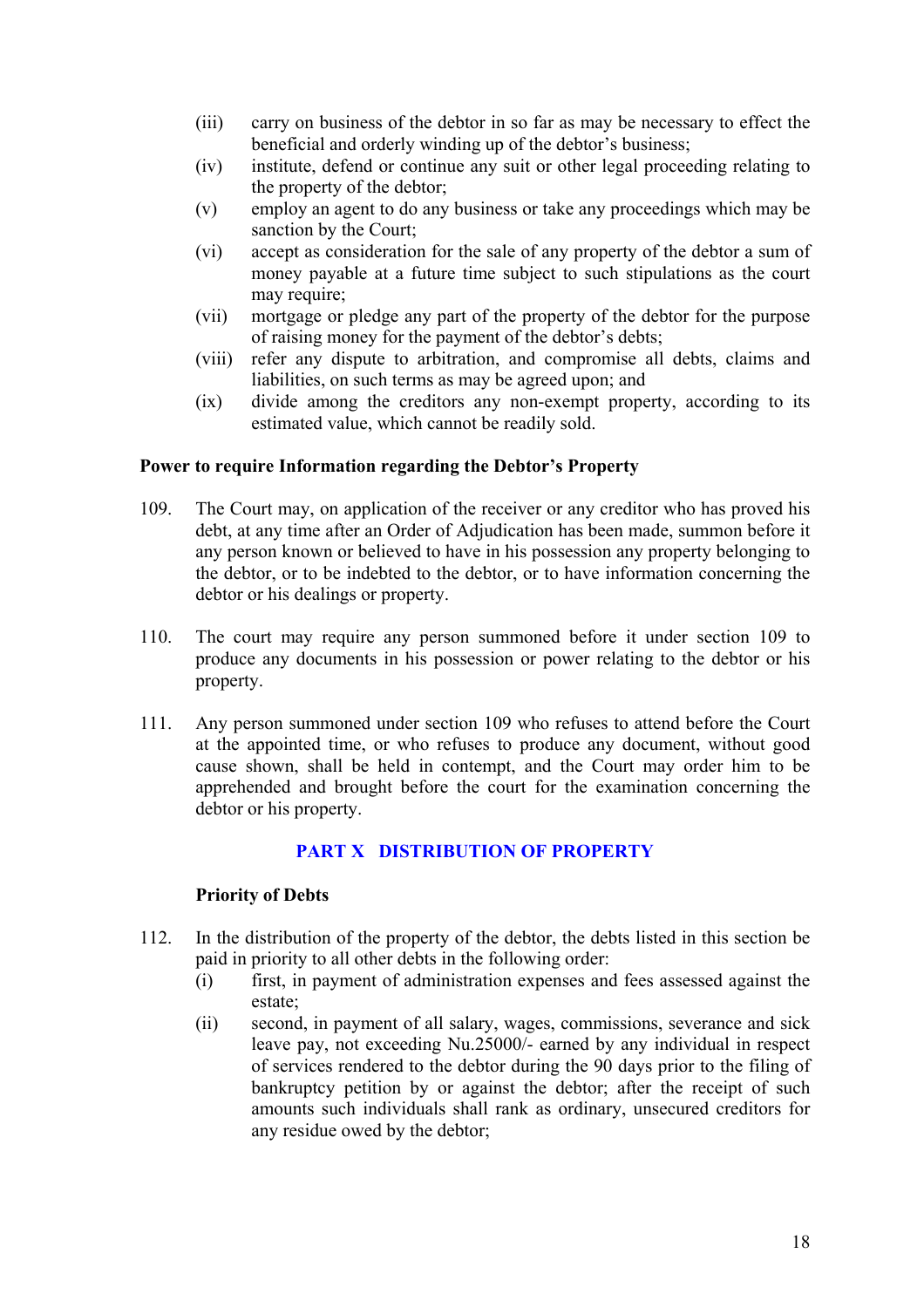- (iii) third, in payment of all debts due to the Royal Government of Bhutan on to any local authority, except for debts due to the Royal Government or to any local authority when they are acting in a commercial capacity;
- (iv) fourth, in payment of claims for debts to a spouse, former spouse, or child of the debtor ,for alimony to , maintenance for or support of such spouse or child, in connection with a separation agreement, divorce decree or other order of a court.
- 113. If the debtor has insufficient assets to pay all of the priority debts listed in section 112, each claim of each of the four classes of priority debts shall be paid in full before any claim in the next class receives any distribution. Each claimant within a particular class shall share pro rata if the debtor's assets are insufficient to satisfy all claims in the class.
- 114. Subject to the provisions of this Act, all other claims entered in the schedule shall be paid rateably according to the amounts of such debts respectively and without preference.
- 115. Where there is any surplus after the payment of the foregoing debts, it shall be applied in payment of interest from the date on which the debtor is adjudged bankrupt at the statutory rate of interest on all debts entered in the schedule.

# **Calculation of Dividends**

- 116. In the calculation of dividends, the receiver or the Court, as the case may be, shall retain sufficient assets to pay :
	- (1) debts provable under this Act due to persons who, for good cause shown, have not had sufficient time to tender their proofs;
	- (2) debts provable under this Act that are the subject of claims not yet determined;
	- (3) disputed proofs or claims; and
	- (4) expenses necessary for the administration of the estate or otherwise.
- 117. Subject to the provisions of section 116, all money shall be distributed as dividends within one year following the Order of Adjudication, unless the receiver satisfies the Court that there is good cause to postpone distribution to a later date.

## **Right of Creditor who has not Proved before declaration of Dividend**

118. Any creditor who has not proved his debt before the declaration of any dividend or dividends shall be entitled to be paid any such dividend or dividends out of any money or property held by the receiver before such money or property is applied to any future dividend or dividends.

Provided any such creditor may not disturb any distribution declared before his debt was proved on the ground that he has not participated therein.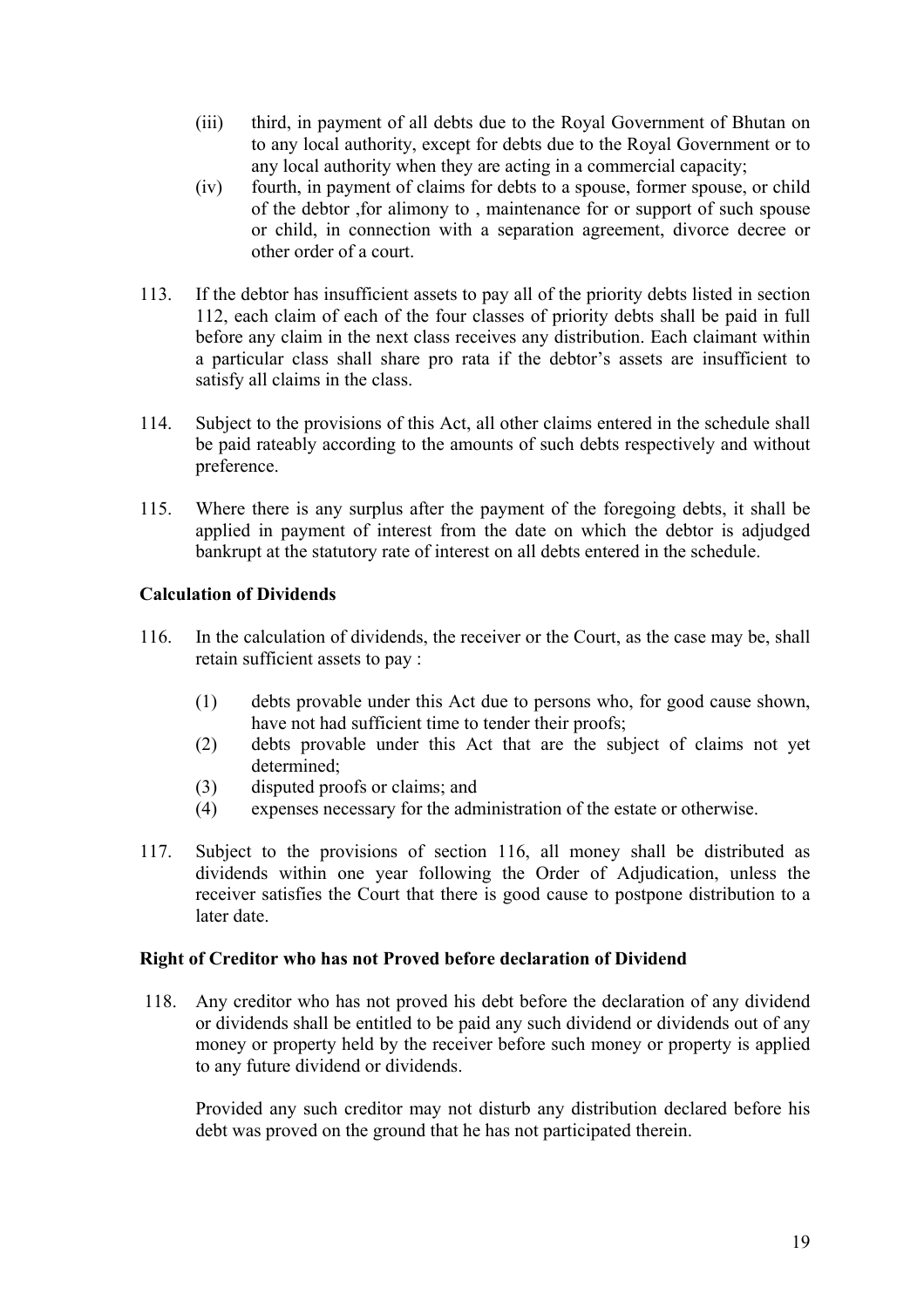### **Final Dividend**

- 119. When the receiver has realized all the property of the debtor, or so much of it as the Court determines can be realized without unduly protracting the receivership, he shall declare a final dividend.
- 120. Before declaring a final dividend, the receiver shall give notice in the manner prescribed to persons whose claims to be creditors have been notified but not proved that, if they do not prove their claim within the time set by the notice, he will proceed to make a final dividend without regard to their claims.
- 121. After expiration of the time so limited or such extensions as the Court has granted, the receiver shall divide the property of the debtor among the creditors listed on the schedule without regard to the claims of any other person.

### **No suit for Dividend**

122. No suit for dividend shall lie against the receiver:

Provided that where the receiver refuses to pay any dividend, the Court may, on application of any creditor whose claim is entered on the schedule, order the receiver to pay it, and where such dividends is withheld without justification, to pay interest thereon for the time that such dividend is withheld and the costs of the application out of his own money.

#### **Allowance to the Debtor**

123. The Court may make such allowances as it deems just to the debtor out of his property for the support of himself and his family, or in consideration of his services of he is engaged in winding up his estate.

## **Right of Debtor to Surplus**

124. The debtor shall be entitled to any surplus remaining after payment in full of his creditors with interest as provided by this Act, and of the expenses of the proceedings taken there under.

#### **Committee of Inspection**

- 125. The Court may authorize the creditors who have proved their debts to appoint a committee of inspection to superintend the administration of the debtor's property by the receiver.
- 126. The persons appointed to the committee shall be creditors who have proved their debts or their representatives.
- 127. The committee shall have such powers of control over the proceedings of the receiver as the Court may authorize.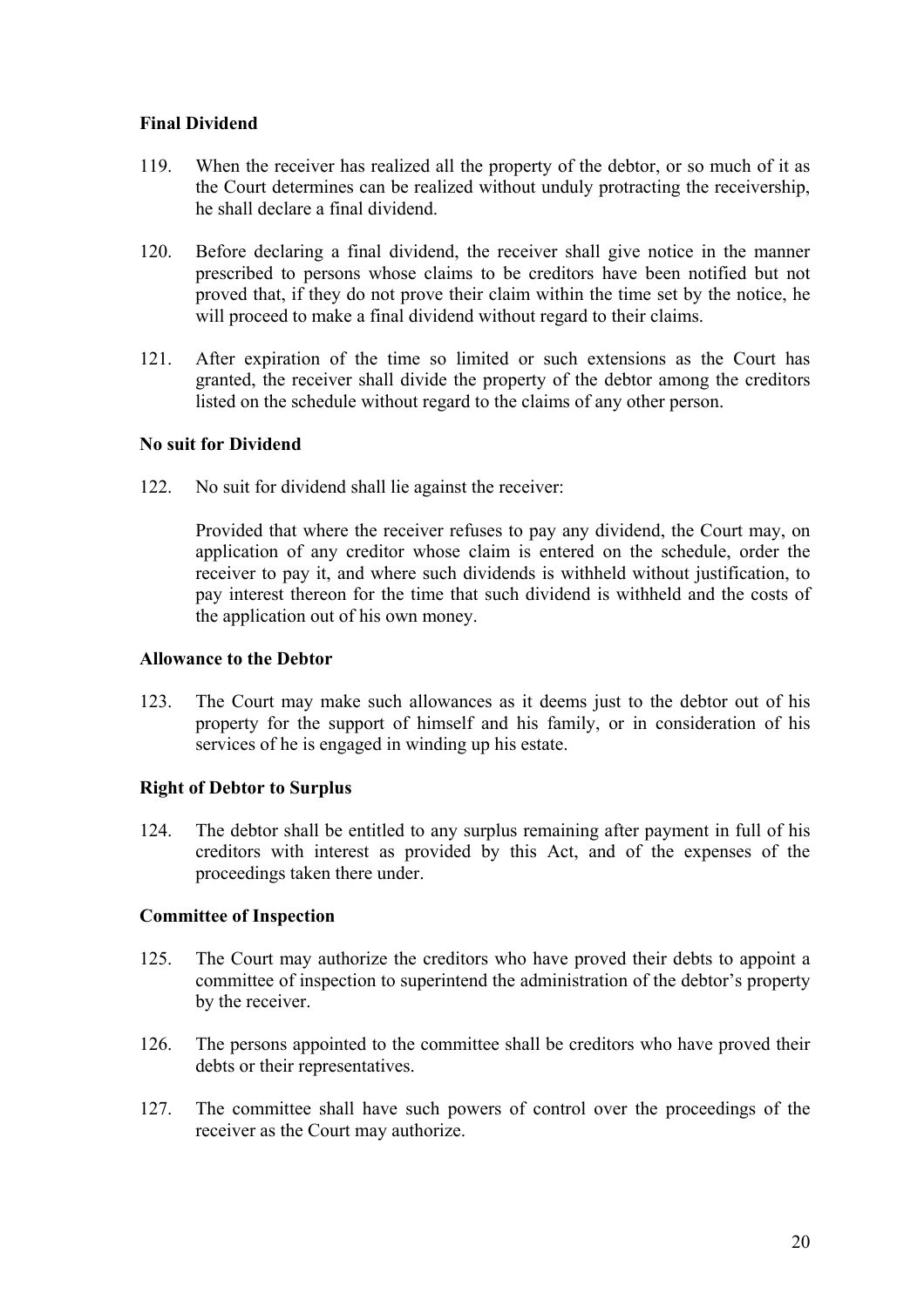#### <span id="page-23-0"></span>**Estate Administered in two countries**

128. A creditor who receives in any bankruptcy proceeding in a foreign country any part of the property of the debtor located in such country may not prove a claim under this Act, unless he accounts for the property or funds received by him in such foreign proceedings in his claim.

#### **Appeals against the Receiver**

129. A debtor, creditor, or any other interested person may appeal any act or decision of the receiver, within 30 days of such act or decision, to the Court, which shall affirm or modify such act or decision.

# PART XI COMPOSITION AND SCHEME OF ARRANGEMENT

#### **Composition and schemes of Arrangement**

- 130. Where a debtor adjudged bankruptcy under sections 43 and 44 submits a proposal for a composition to discharge his debts, or a proposal for a scheme of arrangement of his affairs, the Court shall fix a date for a meeting of the creditors to consider the proposal:
	- (1) The debtor shall provide notice of the meeting to consider his proposal to each creditor who has been included on the schedule provided for in section 60 or who has submitted proof of his claim on such terms as the Court may prescribe, and to each of his secured creditors.
	- (2) Notice pursuant to subsection 130 (i) shall include a copy of the debtor's proposal, which must include information of a kind, and in sufficient detail, as will enable creditors to make an informed judgment about the proposal.
	- (3) If a creditor requests additional information about the debtor's proposal, the Court may order the debtor to provide such information as the Court deems reasonably necessary.
- 131. If, on consideration of the proposal, a majority of the creditors, who are included on the schedule and who have submitted proof of their claims, or other proxies holding two-thirds in value of all the claims of creditors whose debts are proved vote to accept the proposal at the creditors' meeting, the proposal shall be deemed to have been accepted by the creditors.
- 132. The receiver, if one has been appointed, shall prepare a report on the terms of the proposal and on the conduct of the debtor for the Court.
- 133. Where the Court finds, after hearing the report of the receiver and considering any objections made by or on behalf of any creditor, that the terms of the proposal are not reasonable or are not calculated to benefit the general body of creditors, the Court shall refuse to approve the proposal.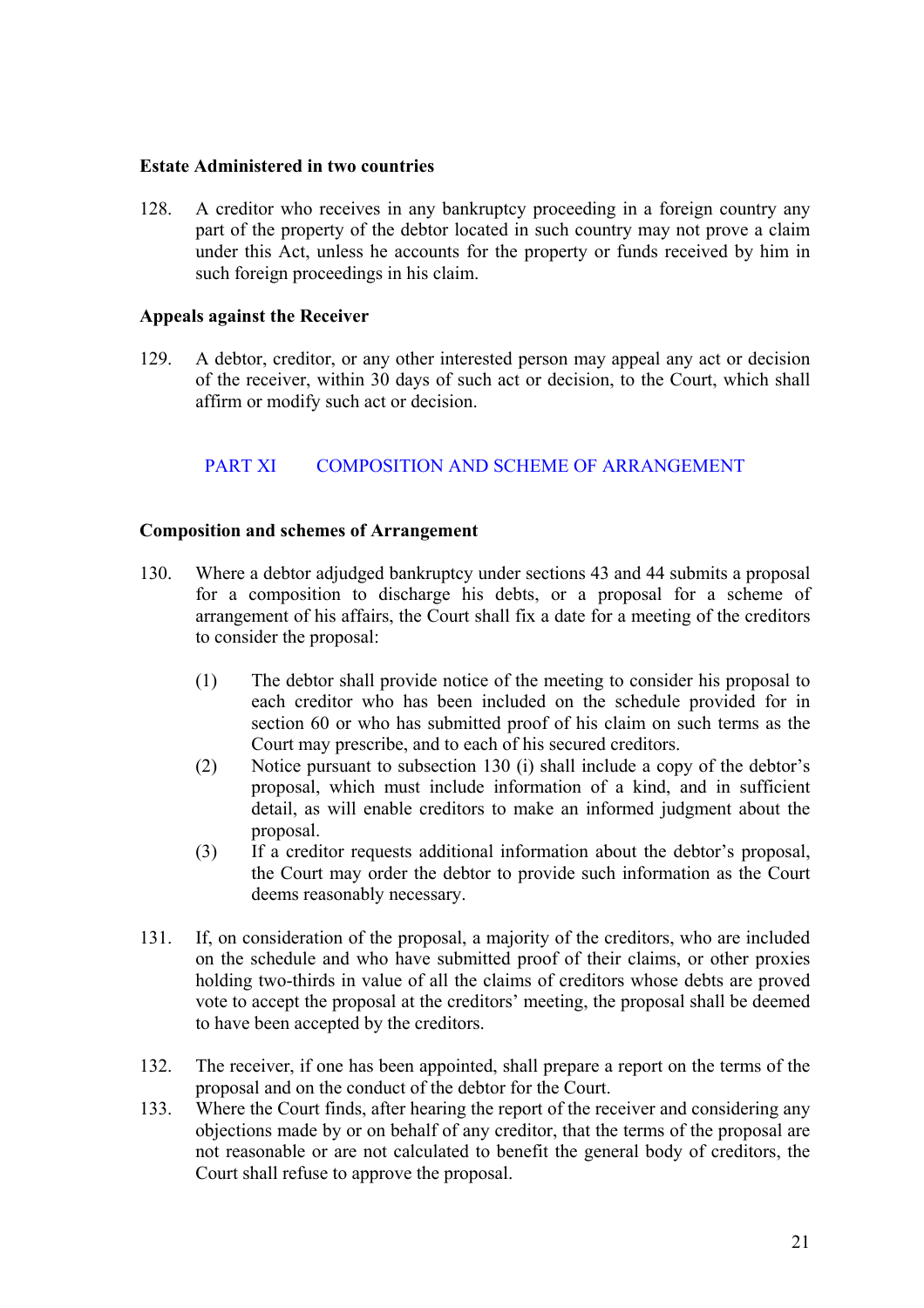- 134. The Court shall refuse to approve the proposal unless each dissenting creditor will receive or retain under the proposal payment or property of a value. As of the effective date of the proposal, that is not less than such creditor would have received if the debtor's estate was liquidated and the proceeds thereof distributed according to the terms of this Act.
- 135. Except when the debtor is attempting to reorganize his business, the Court shall refuse to approve any composition or scheme of arrangement unless it provides for the payment in priority to other debts of all debts directed to be so paid under this Act.
- 136. The Court shall refuse to approve the proposal:
	- (1) if the proposal discriminates unfairly between creditors: or
	- (2) is unfair and inequitable with respect to any creditor that has not accepted the proposal; provided that, a proposal is fair and equitable with respect to a creditor if the creditor will receive an amount equal to his claim under the plan, or if the holder of any claim junior to such creditor's claim will not receive any payment in such claim.
- 137. The Court shall refuse to approve the proposal if it does not afford secured creditors adequate protection of their security.
- 138. In all other cases, the Court shall approve the proposal.

#### **Order on Approval of Proposed Composition or Arrangement**

- 139. If the Court approves the proposal, the terms of the proposal shall be embodied in an order of the Court and the Order of Adjudication shall be annulled. Sections 67,68 and 69 shall apply to an Order of Adjudication annulled under this section.
- 140. A proposal approved by the Court shall be binding on all creditors in so far as it relates to any debt provable under this Act, which is due to them by the debtor, and on all secured creditors, provided the proposal affords them adequate protection of their security.
- 141. The jurisdiction of the Court does not terminate on the approval of a proposal for a composition or scheme of arrangement. Though the Order of Adjudication is annulled, the Court retains jurisdiction to give the composition or scheme of arrangement effect.

#### **Order on Rejection of Proposed Composition or Arrangement**

142. If the Court rejects a proposal for a composition or scheme of arrangement, the Court shall by order specify the period within which the debtor shall apply for a discharge and proceed with the realization and distribution of the debtor's property under this Act.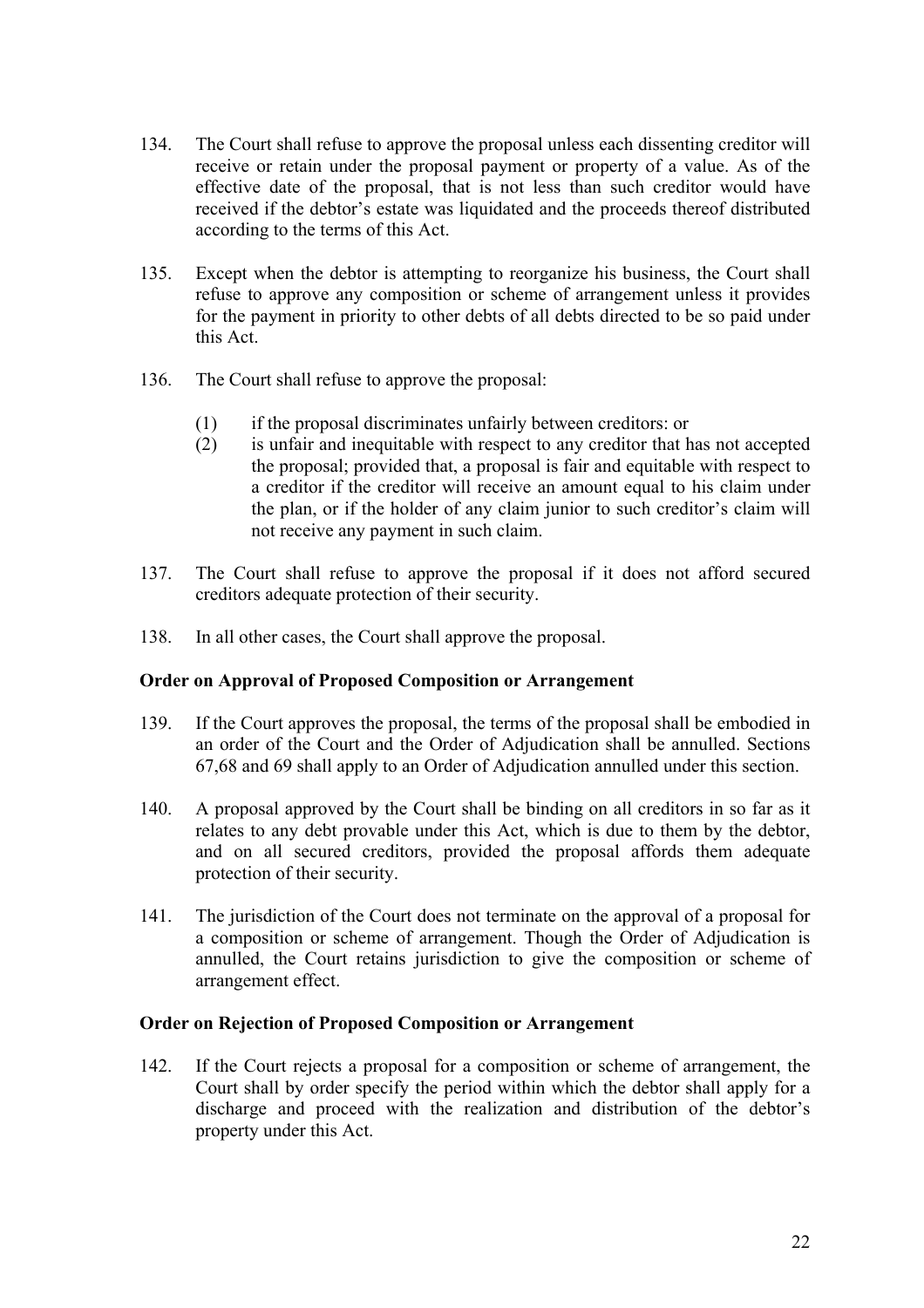### <span id="page-25-0"></span>**Power to Re-adjudge the Debtor Bankrupt**

- 143. If the debtor fails to make any instalment or payment due under the composition or scheme of arrangement, or if the Court finds that the composition or scheme of arrangement cannot proceed without injustice, or that the approval of the composition or scheme of arrangement was obtained by fraud, the Court may, on its own motion or on the motion of a creditor, re-adjudge the debtor bankrupt and annual the composition or scheme of arrangement.
- 144. The annulment of a composition or scheme of arrangement under section 143 shall not affect the validity of any transfer or payment or other act done in accordance with such composition or scheme of arrangement.
- 145. When a debtor is re-adjudged bankrupt under section 143, all debts contracted before the date of such re-adjudication shall be provable in the bankruptcy.

## **[PART XII BANKRUPTCY CRIMES](#page-2-0)**

#### **Offences by Debtor**

- 146. Any debtor who, before or after an Order of Adjudication:
	- (1) wilfully fails to perform the duties imposed on him under this Act, or who fails to deliver up possession of any property or part thereof, which is divisible among his creditors under this Act, to the Court or any such person authorized by the Court to take possession thereof; or
	- (2) fraudulently with intent to conceal the state of his affairs or to defeat the purpose of this Act:
		- (i) has destroyed or otherwise wilfully prevented or purposely withheld any document relating to his affairs, or
		- (ii) has kept or caused to be kept false books, or
		- (iii) has made any false entries in or withheld entries from or wilfully altered or falsified any document relating to his affairs, or
	- (3) fraudulently with intent to diminish the sum to be divided among his creditors or to give undue preference to any of his creditors:
		- (i) has discharged or concealed any debt due to or from him, or
		- (ii) has made away with, charged, mortgaged or concealed any part of his property

shall be fined an appropriate amount, not to exceed the value of the property concealed, or imprisoned for an appropriate term, not to exceed one year or both.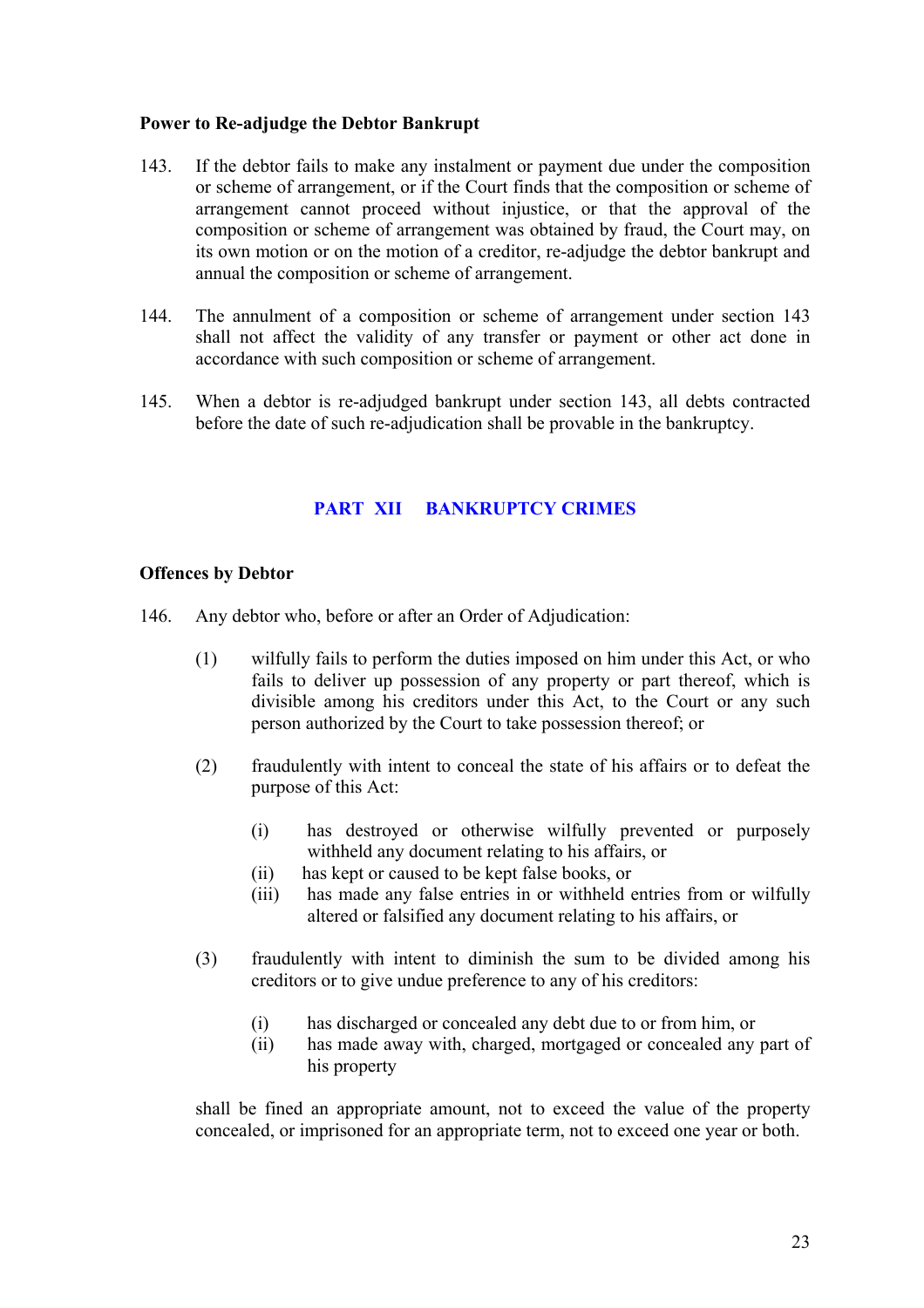### <span id="page-26-0"></span>**Criminal Liabilities After Discharge or Composition**

147. A bankrupt debtor found guilty of any offence under section 146 of this Act shall not be exempt from any proceeding against him or his property by reason of his having obtained a discharge or approval or acceptance of a composition or scheme of arrangement.

#### **Undischarged Bankrupt Debtor Obtaining Credit**

148. An undischarged, bankrupt debtor who obtains credit exceeding Nu. 100/ without informing the creditor that he is an undischarged bankrupt shall be fined not more than Nu. 1000/- or imprisoned not longer than six months or both.

## **[PART XIII SUMMARY ADMINSITRATION](#page-2-0)**

#### **Summary Administration**

- 149. Where a petition is presented by or against a debtor, and the Court is satisfied by affidavit or otherwise that the non-exempt property of the debtor is unlikely to exceed Nu. 50,000/-, the Court may make an order that the debtor's estate be administered in a summary manner.
- 150. Where the Court orders the debtor's estate to be administered in a summary manner, the provisions of this Act shall be modified as follows:
	- (1) unless the Court otherwise directs, no notice required by this Act shall be published in a national newspaper;
	- (2) on admission of a petition, the non-exempt property of the debtor shall vest in the Court as a receiver;
	- (3) at the hearing of the petition, the Court shall inquire into the debts and assets of the debtor and determine the same by order, and it shall not be necessary to frame a schedule;
	- (4) the non-exempt property of the debtor shall be realized and distributed in a single dividend;
	- (5) the debtor shall apply for a discharge within six months from the Adjudication; and
	- (6) such other modifications as the Court shall prescribe to save expenses and simplify the procedure;

Provided that the Court may order the ordinary procedures or any of them to be followed in regard to the debtor's estate.

#### **[PART XIV MISCELLANEOUS](#page-2-0)**